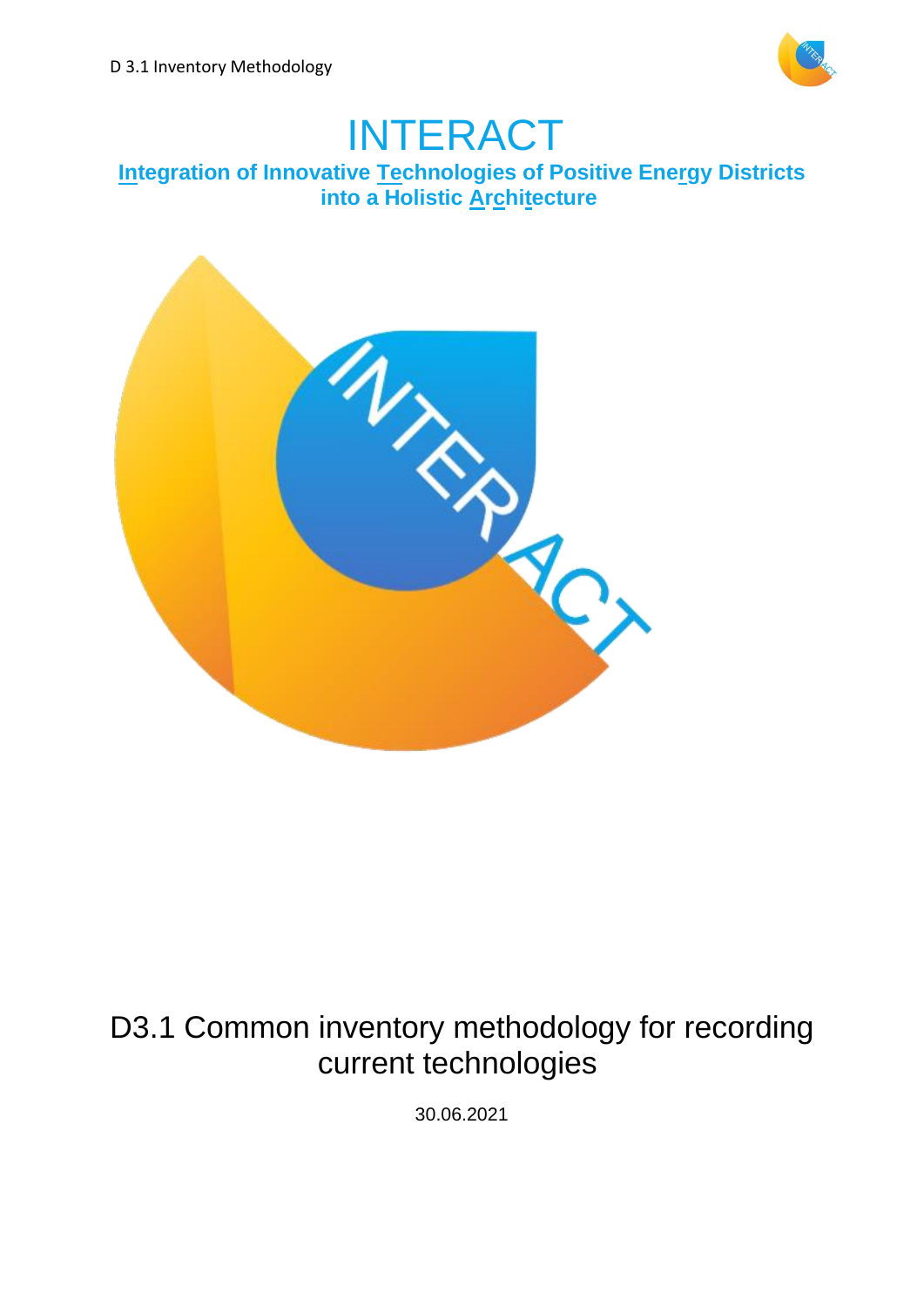# Leader: Tornet Dissemination Level

PU Public X

CO Confidential, only for members of the consortium

# **History**

| Version        | Description                                            | Lead author                     | Date       |
|----------------|--------------------------------------------------------|---------------------------------|------------|
| V1             | $1st$ draft                                            | Daniel-Leon Schultis 05.05.2021 |            |
| V <sub>2</sub> | Input and Review of LEEF, UASTW, SON,<br><b>TORNET</b> |                                 | 12.05.2021 |
| V3             | 2 <sup>nd</sup> draft                                  | Markus Olofsgård                | 04.06.2021 |
| V4             | Final version for review                               | Markus Olofsgård                | 25.06.2021 |
| V5             | Review of SON, TU WIEN                                 |                                 | 29.06.2021 |

# Disclaimer

This project has received funding in the framework of the PED Programme, which is implemented by the Joint Programming Initiative Urban Europe and SET Plan Action 3.2. The project is supported by the Austrian Ministry of Climate Action, Environment, Energy, Mobility, Innovation, and Technology (BMK), Technology Agency of the Czech Republic (TAČR) and Viable cities, a research program founded by the Swedish energy agency, Formas and Vinnova.





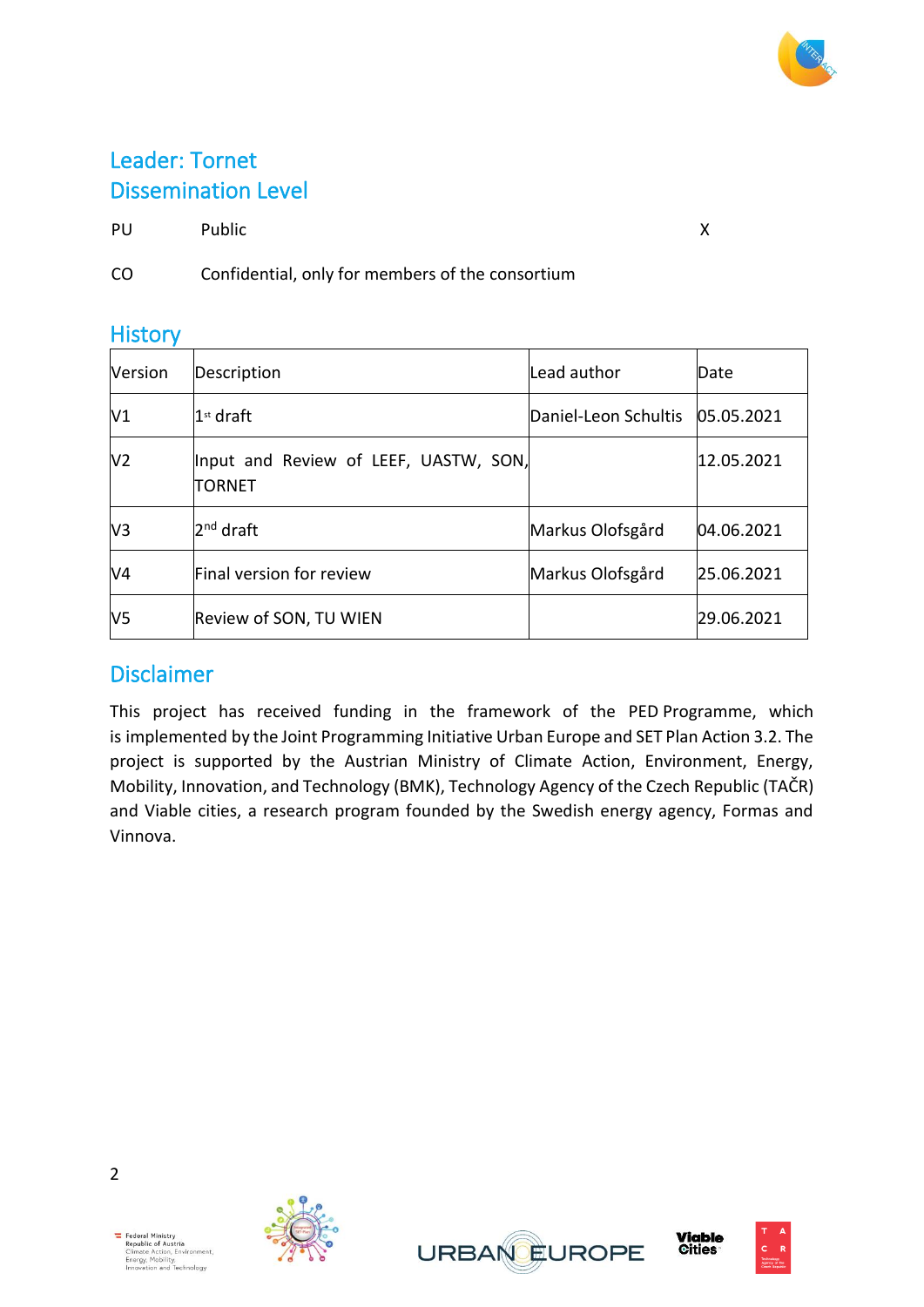

# Executive Summary

The common inventory methodology for recording current technologies aims to describe need for data and method for data gathering in order to establish the INTERACT-Energy Community. The document presents a common inventory methodology that allows to capture the current status quo of two different project types: greenfield and upgrade (see Chapter 2).

It facilitates and systematizes data gathering and management by defining:

- data categories,
- data sources,
- data types,
- data purpose in the project,
- data management, and
- the inventory workflow.

All relevant data categories are in Chapter 3 initially described in brief, but the following methodology then focuses on the gathering of technical data.

To facilitate data gathering potential within Chapter 4 data sources are described with main drivers and barriers for sharing relevant data and what kind of data that they may provide.

A definition of data types is made in Chapter 5 to distinguish between personal and nonpersonal data and the Impact it has on data management with regards to GDPR. In Chapter 6 Data management and recording of meta data is briefly described with a reference to a more detailed description in the data management plan of the INTERACT project.

The different purposes of data gathering are defined for both greenfield and upgrade projects in Chapter 7, these purposes are then related to different data needs in the data inventory lists in Chapter 8.

A general workflow for data gathering is described to provide an efficient structure for data gathering in Chapter 9.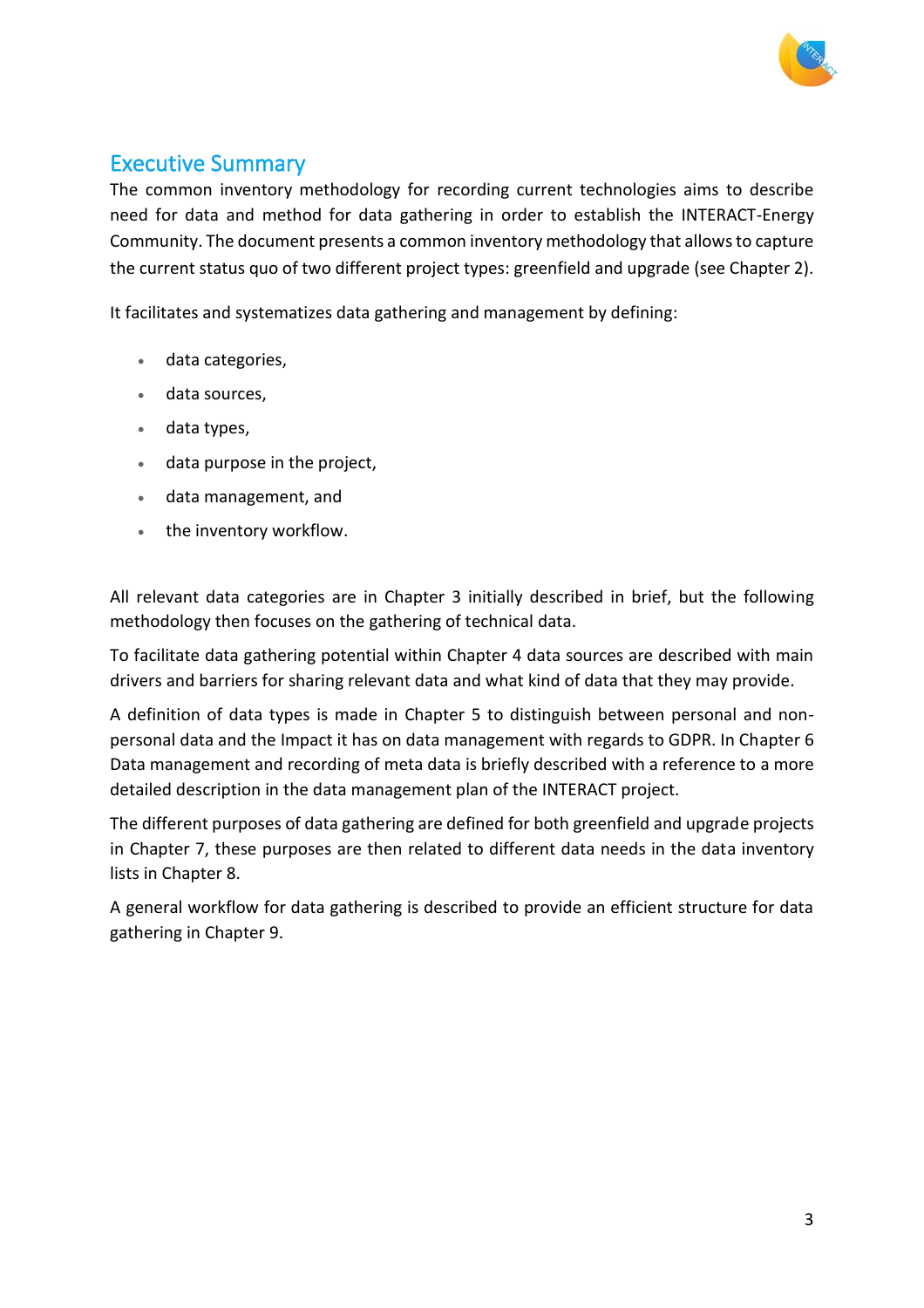

# List of Abbreviations and Acronyms

| <b>REC</b>  | Renewable energy community               |
|-------------|------------------------------------------|
| <b>CP</b>   | Customer plant                           |
| <b>RPD</b>  | Reactive power device                    |
| <b>OLTC</b> | On-load tap changer                      |
| <b>DMP</b>  | Data management plan                     |
| <b>GDPR</b> | General data protection regulation       |
| <b>DSO</b>  | Distribution system operator             |
| <b>RED</b>  | Real estate developer                    |
| LV          | Low voltage                              |
| MV          | Medium voltage                           |
| BaU         | Business as usual                        |
| ICT         | Information and communication technology |
| PV          | <b>Photo Voltaic</b>                     |

# <span id="page-3-0"></span>List of Figures

# <span id="page-3-1"></span>List of Tables

| Table 5 Inventory list for the chargers of electric vehicle, stationary batteries and hydrogen storage (greenfield |  |
|--------------------------------------------------------------------------------------------------------------------|--|
|                                                                                                                    |  |
|                                                                                                                    |  |
|                                                                                                                    |  |
|                                                                                                                    |  |
| Table 9 Inventory list for the chargers of electric vehicle and stationary batteries (upgrade projects) 27         |  |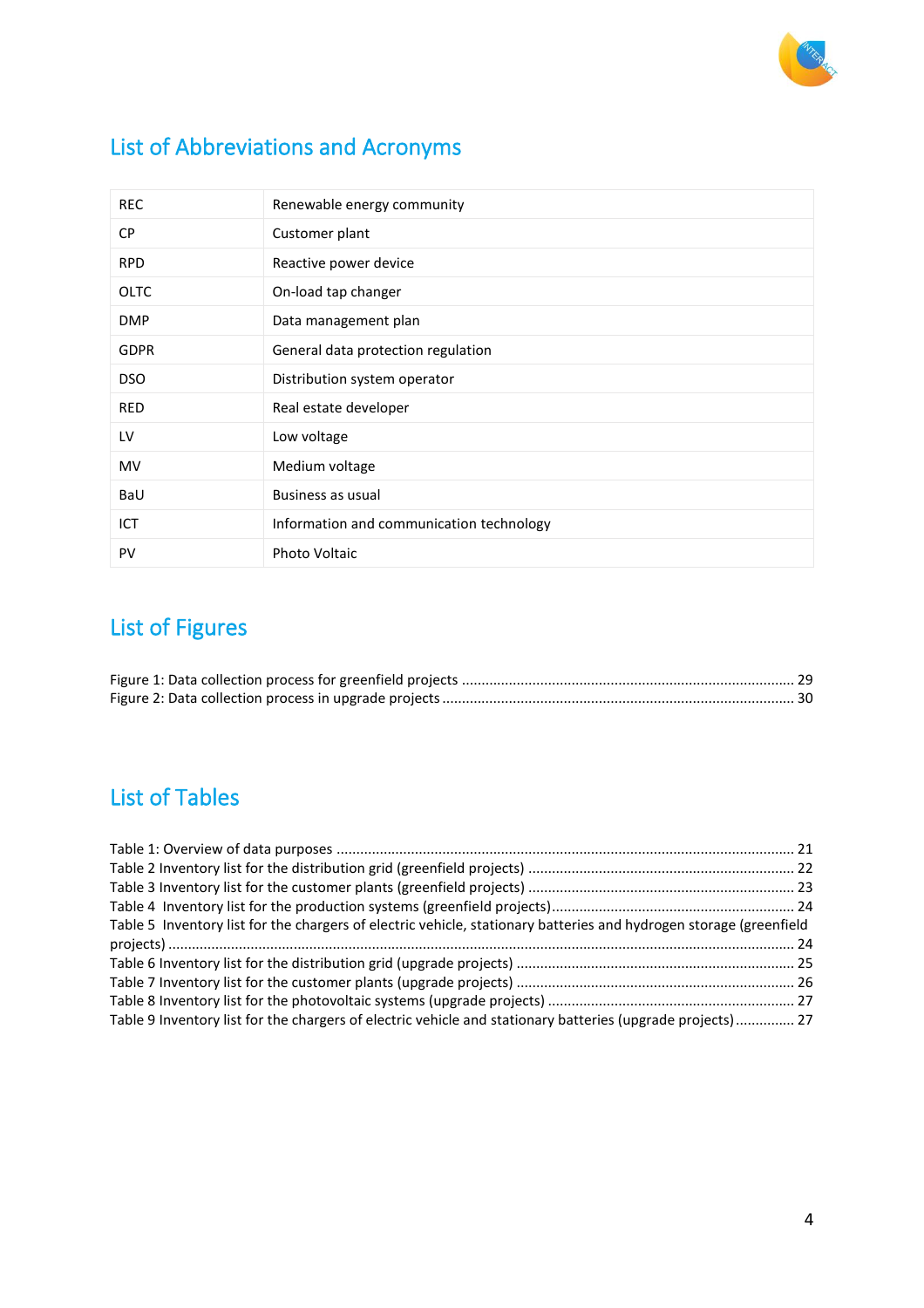

# <span id="page-4-0"></span>Contents

| $\mathbf{1}$ |     |       |  |  |  |
|--------------|-----|-------|--|--|--|
|              | 1.1 |       |  |  |  |
|              | 1.2 |       |  |  |  |
|              | 1.3 |       |  |  |  |
| $\mathbf{2}$ |     |       |  |  |  |
|              | 2.1 |       |  |  |  |
|              | 2.2 |       |  |  |  |
| 3            |     |       |  |  |  |
|              | 3.1 |       |  |  |  |
|              |     | 3.1.1 |  |  |  |
|              |     | 3.1.2 |  |  |  |
|              |     | 3.1.3 |  |  |  |
|              |     | 3.1.4 |  |  |  |
|              | 3.2 |       |  |  |  |
|              | 3.3 |       |  |  |  |
|              | 3.4 |       |  |  |  |
| 4            |     |       |  |  |  |
|              | 4.1 |       |  |  |  |
|              | 4.2 |       |  |  |  |
|              | 4.3 |       |  |  |  |
|              | 4.4 |       |  |  |  |
|              |     | 4.4.1 |  |  |  |
|              |     | 4.4.2 |  |  |  |
|              |     | 4.4.3 |  |  |  |
|              |     | 4.4.4 |  |  |  |
|              | 4.5 |       |  |  |  |
|              |     |       |  |  |  |
|              | 4.7 |       |  |  |  |
|              | 4.8 |       |  |  |  |
|              | 4.9 |       |  |  |  |
| 5            |     |       |  |  |  |
|              | 5.1 |       |  |  |  |
|              | 5.2 |       |  |  |  |
| 6            |     |       |  |  |  |
| 7            |     |       |  |  |  |
|              | 7.1 |       |  |  |  |
|              |     | 7.1.1 |  |  |  |
|              |     | 7.1.2 |  |  |  |
|              |     | 7.1.3 |  |  |  |
|              | 7.2 |       |  |  |  |
|              |     | 7.2.1 |  |  |  |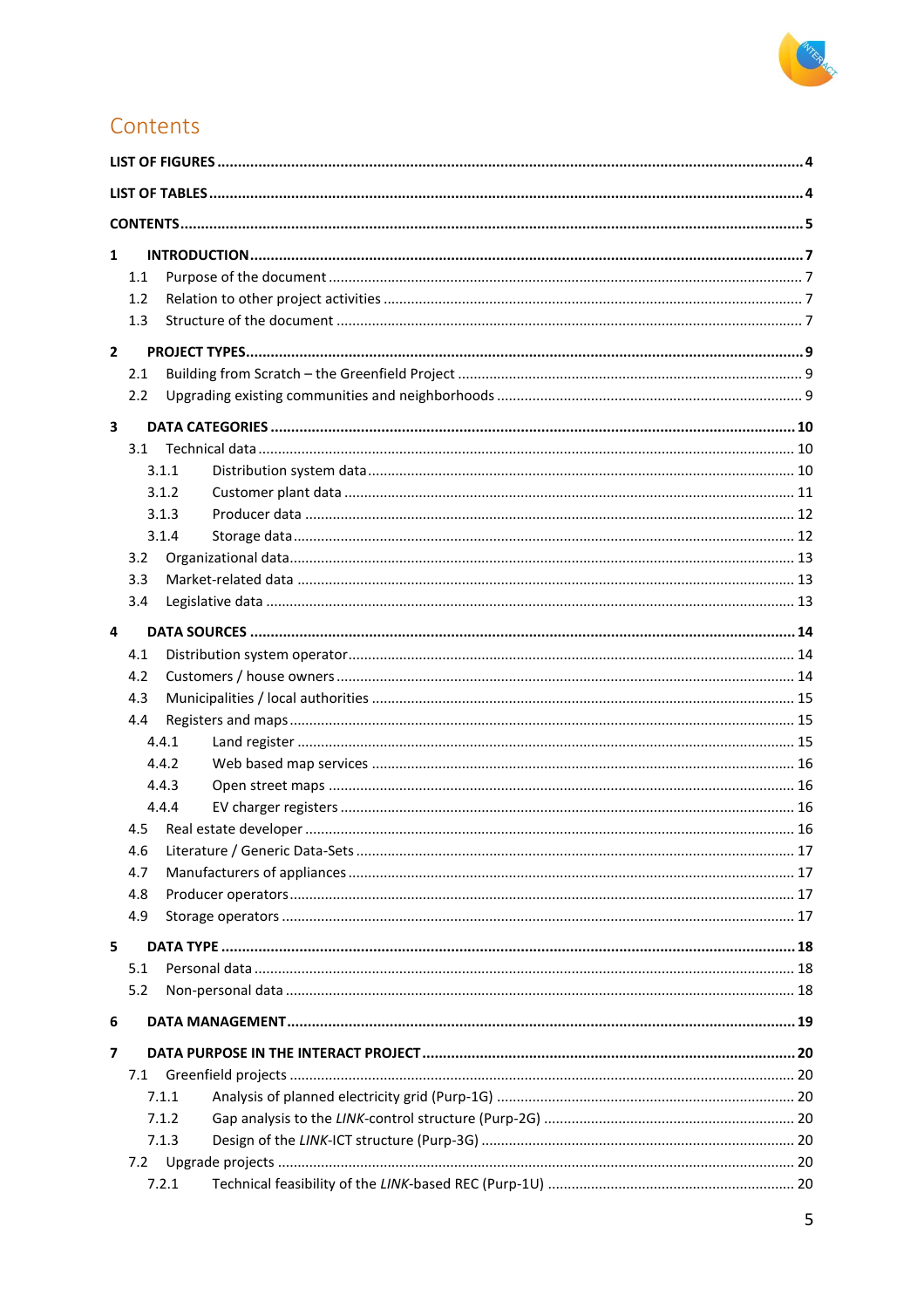

|   | 7.2.2 |  |
|---|-------|--|
|   | 7.2.3 |  |
|   |       |  |
| 8 |       |  |
|   |       |  |
|   |       |  |
| 9 |       |  |
|   |       |  |
|   |       |  |
|   |       |  |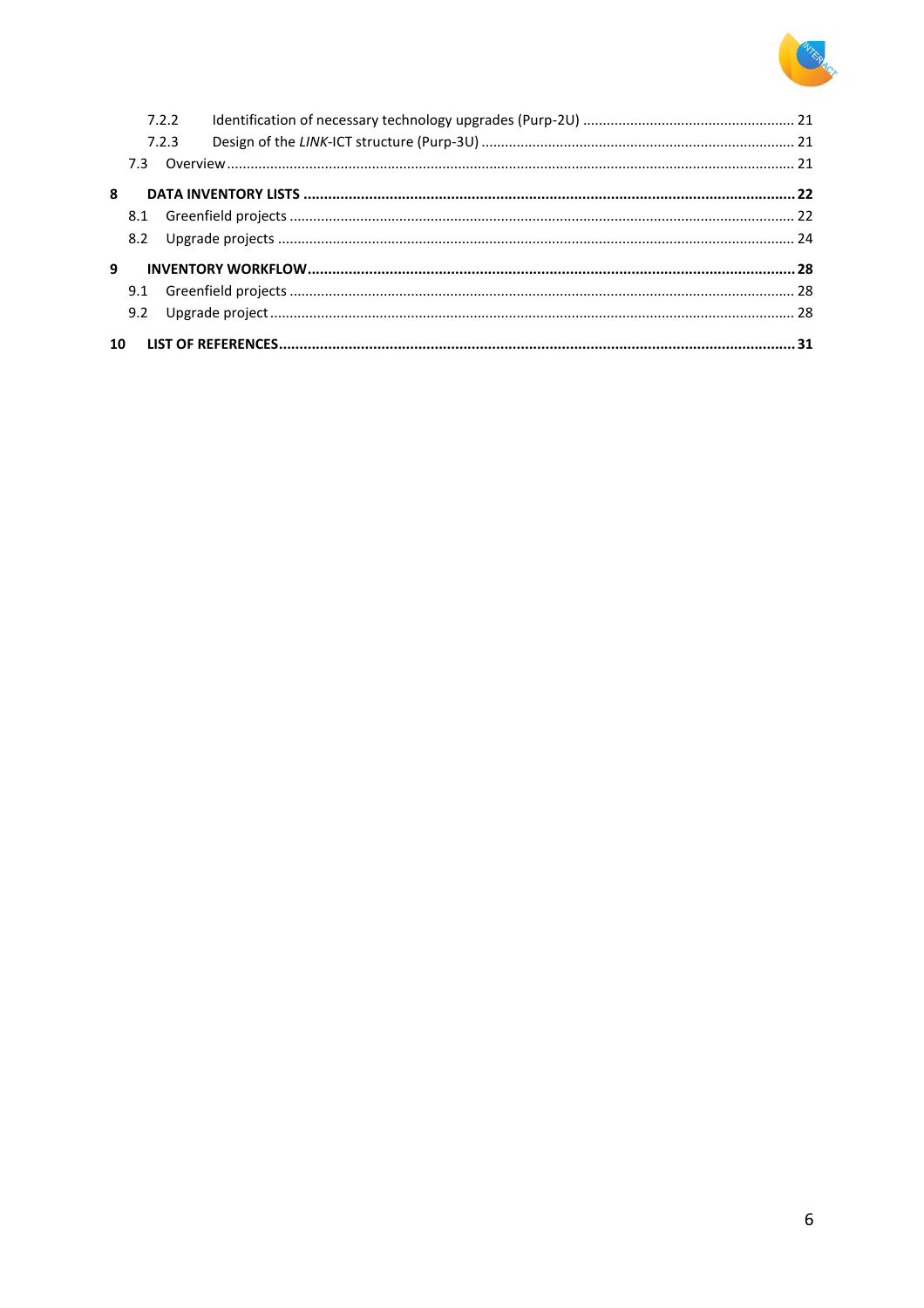

# <span id="page-6-0"></span>1 Introduction

Renewable Energy Communities (REC) are seen by the European parliament as an instrument to drive the green transition locally [1]. The INTERACT project aims to develop the *LINK*-based REC, which builds upon the *LINK*-based holistic architecture and works in harmony with the electricity grid. Prior to the design of the *LINK*-based REC for a specific focus region, the prevailing status quo must be carefully analyzed with respect to technical, organizational, market-related and legislative aspects.

### <span id="page-6-1"></span>1.1 Purpose of the document

This document provides the common inventory methodology that enables the recording of the technology-related status quo of any focus region. Two distinct types of regions are considered:

- **Greenfields**, where the REC shall be built up from the scratch
- **Existing neighborhoods** that shall be upgraded to properly function as a *LINK*-based REC.

The presented inventory methodology facilitates and systematizes data collection and management by specifying

- the data categories,
- the data sources,
- the data types,
- the data purpose in the INTERACT project,
- the data management,
- the data items to be collected, and
- the inventory workflow.

### <span id="page-6-2"></span>1.2 Relation to other project activities

The presented inventory methodology will be used to record the technology-related status quo of the INTERACT focus regions. It contributes to the development of roadmaps for the implementing specific *LINK*-based RECs, which will be drafted at the end of the INTERACT project. Furthermore, the metadata files specified within the Data Management Plan (DMP) of the INTERACT project are outlined in this document. With the help of this methodology, other projects aiming to develop a REC working in harmony with the grid are enabled to gather all the data needed for this in a structured way.

### <span id="page-6-3"></span>1.3 Structure of the document

The differences between greenfield and upgrade projects are highlighted in section two. Section three overviews all data categories relevant for the design of the *LINK*-based REC, including technical, organizational, market-related and legislative data, although this document focuses on the technical aspects. The sources from which the needed technical data may be gathered are discussed in section four. Section five distinguishes between personal and non-personal data to facilitate data management, followed by the definition of the data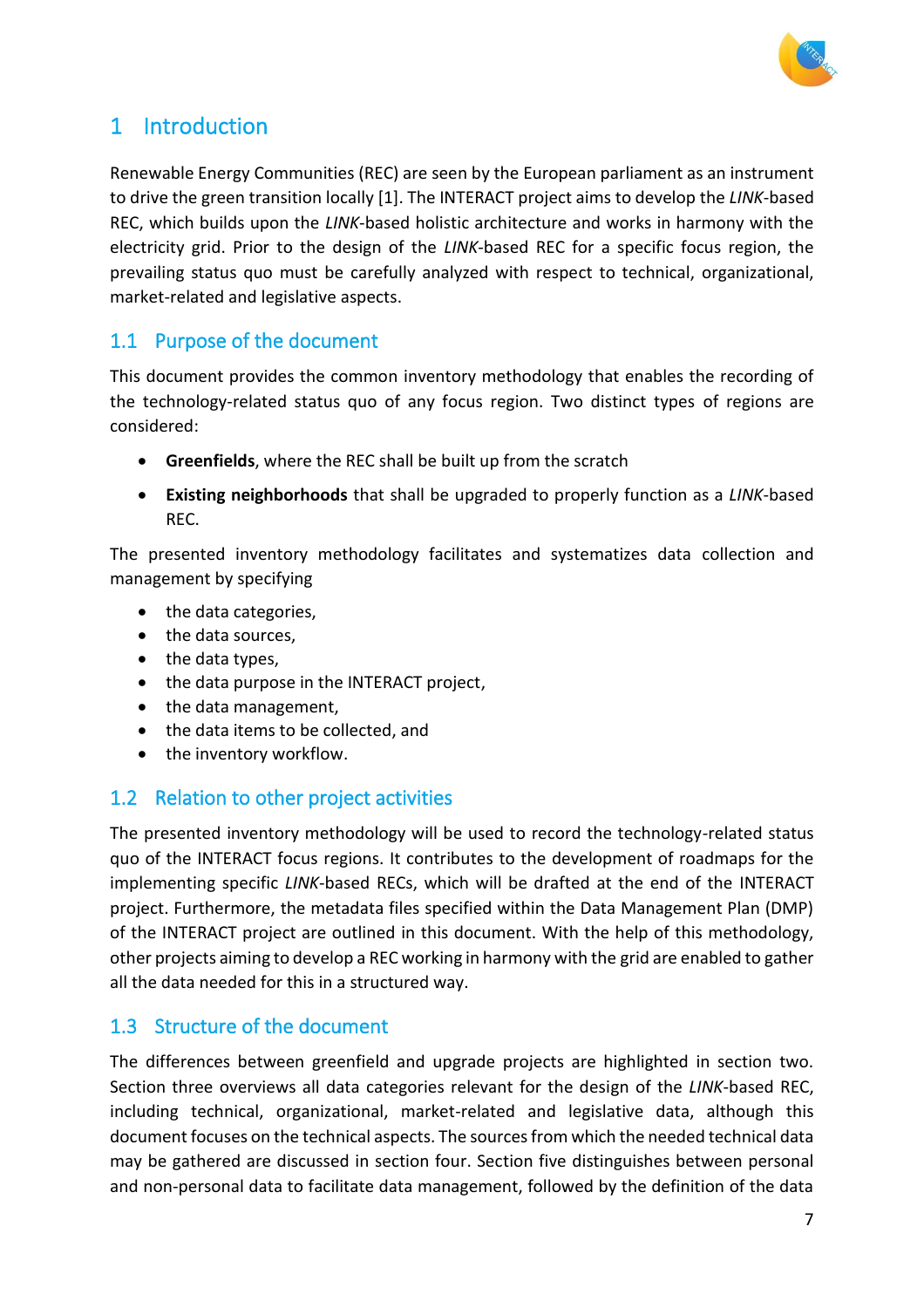

purposes in the INTERACT project in section six. The data management is sketched in section seven, and detailed lists of technical data to be gathered are given in section eight. Finally, the workflows for data collection are specified in section nine. References are found in section ten.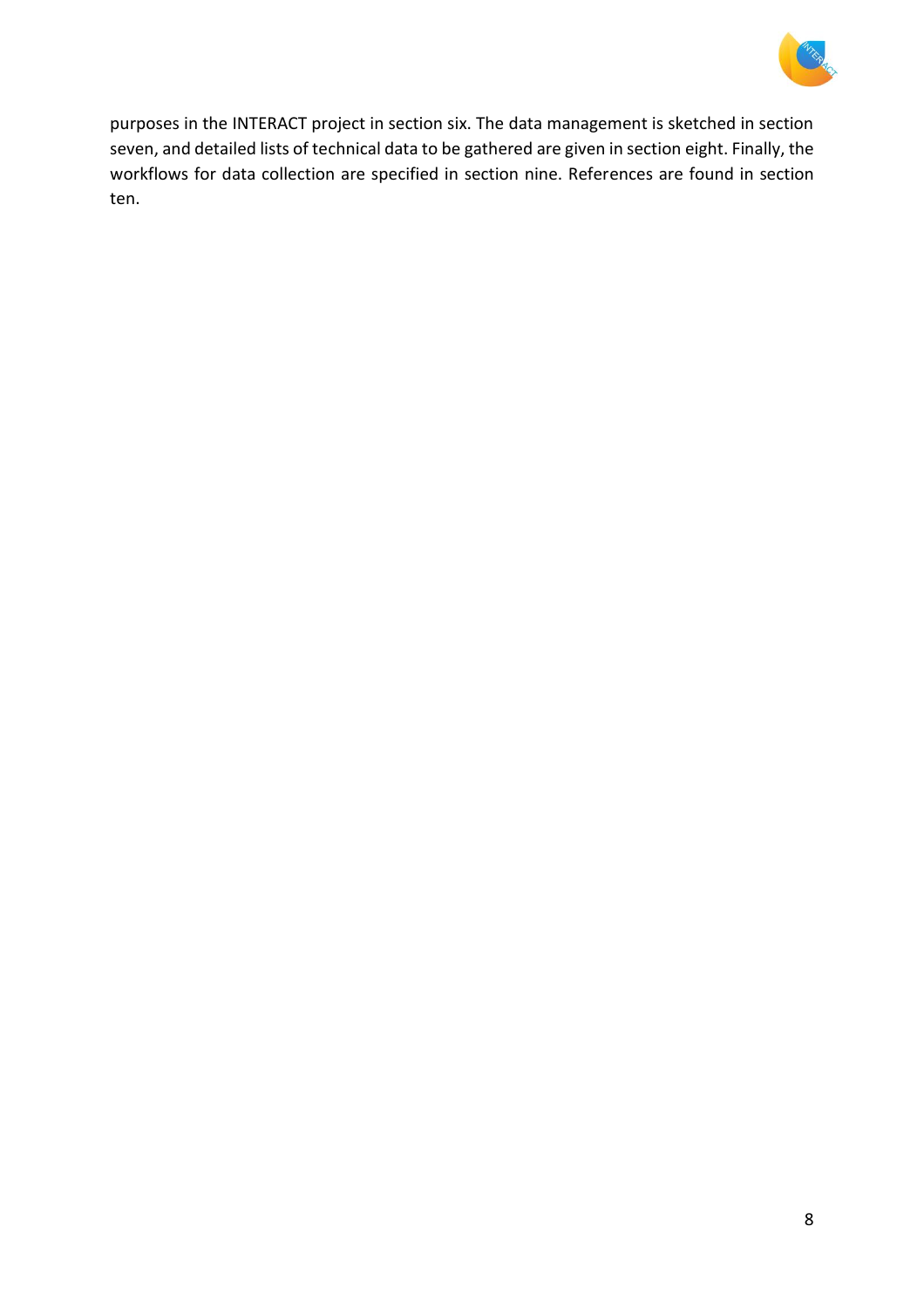

# <span id="page-8-0"></span>2 Project types

The technical data to be gathered and the corresponding sources and workflows differ for greenfield and upgrade projects.

### <span id="page-8-1"></span>2.1 Building from Scratch – the Greenfield Project

A greenfield project is considered as a project in which the infrastructure of an area is built up from the scratch. Initially, no infrastructure is existing in the area, originating the term "greenfield". The Real Estate Developer (RED) and its contractors, such as the Distribution System Operator (DSO), use Business-as-Usual (BaU) procedures to create the detailed development plans for the focus region, including the arrangements of buildings and the courses of the streets, the power system, etc. The design of the *LINK*-based REC for a greenfield region requires the gathering of the BaU plans concerning the power system and the corresponding metering devices, automation schemes and Information and Communication Technologies (ICT). As the electrical infrastructure is built up from scratch, there exists great potential for the close integration of planning and operation.

Gathering of the relevant technical data in greenfield projects is characterized by the following aspects:

- The technical data to be collected is related to planned but not existing installations.
- All needed data should be provided by the RED and its contractors, such as the DSO. No other data sources are relevant.
- Historic measurements of the focus region are not available.

### <span id="page-8-2"></span>2.2 Upgrading existing communities and neighborhoods

Upgrade projects are considered as projects in which already existing communities and neighborhoods are upgraded to properly function as a *LINK*-based REC. These projects involve the upgrade of existing technologies according to the *LINK*-Architecture, the reorganization of existing institutions and/or creation of new institutions, and the reorganization of the market. Comprehensive data collection is necessary to record the installed technologies in the existing community or neighborhood. Technical data has to be collected from numerous sources, including DSOs, customers, municipalities, registers and maps, etc. Network planning is not part of the upgrade process as the infrastructure is already built up and in use: the integration of planning and operation is possible only in a limited way.

Data gathering in upgrade projects is characterized by the following aspects:

- The technical data to be collected is related to existing installations.
- A lot of potential data sources are available to collect the needed technical data.
- Historic measurements of the focus area might be available.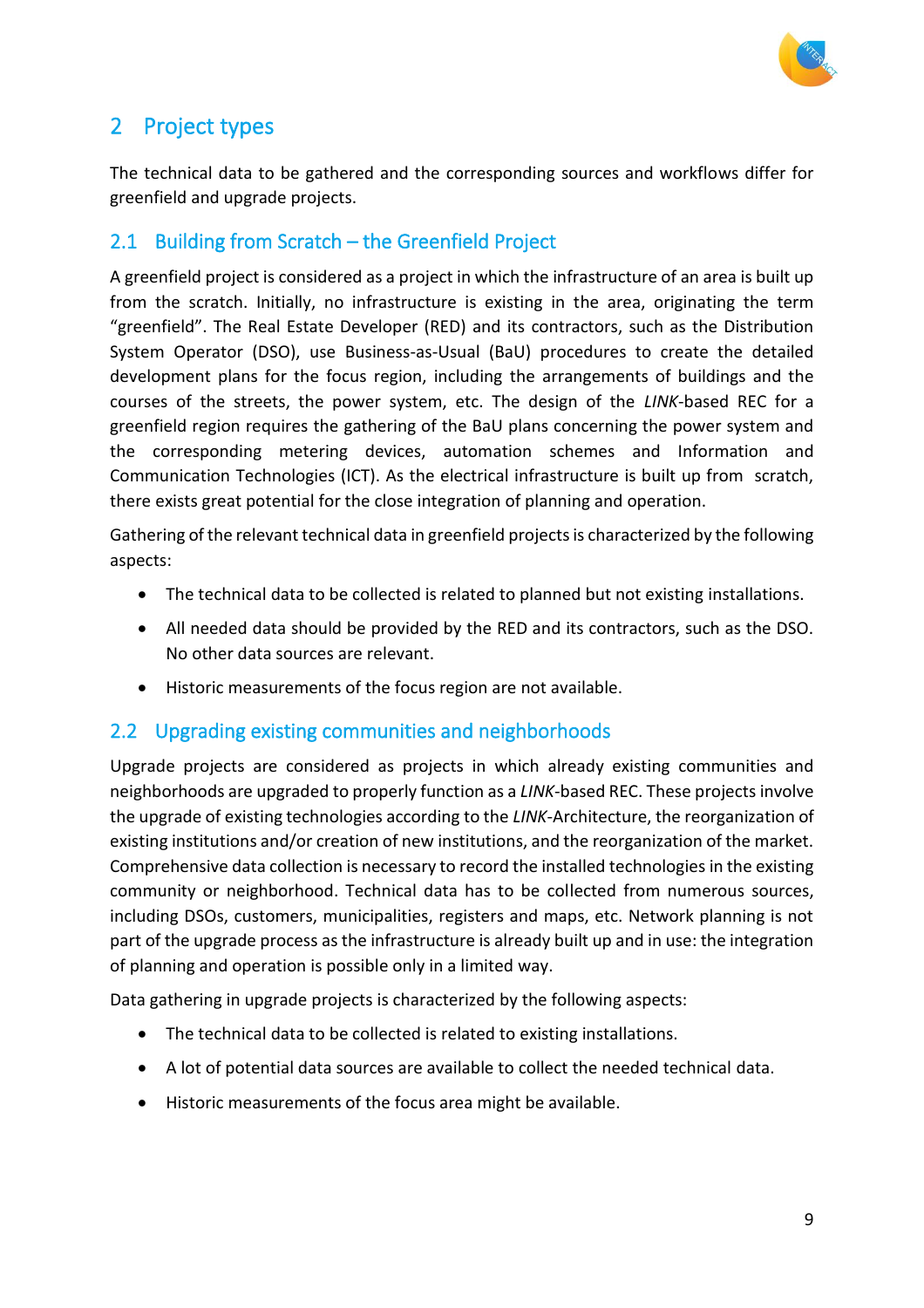

# <span id="page-9-0"></span>3 Data categories

The design of the *LINK*-based REC for a specific focus region requires the consideration of technical, organizational, market-related and legislative data. Depending on the project type, the technical, organizational and market-related data may refer to installed technologies and existing organizations and markets (in the case of upgrade projects), or to planned ones (in the case of greenfield projects). The inventory methodology presented in this document focuses on the stocktaking of the technical data; the other data categories are only briefly overviewed.

### <span id="page-9-1"></span>3.1 Technical data

The technical data listed below refers to installed technologies in the case of upgrade projects and to planned ones in the case of greenfield projects. In the latter case, the technologies are planned according to the BaU procedures of the corresponding DSO and RED. The technical data mainly relates to electrical appliances, measurements and load profiles, metering devices, automation schemes and Information and Communication Technologies (ICT) related to the distribution grid, the Customer Plants (CP), the producers and the storages.

#### <span id="page-9-2"></span>3.1.1 Distribution system data

**Static grid data** describe the topology and modelling parameters of all relevant lines, transformers and Reactive Power Devices (RPD), as well as the connection points of customer plants, producers and storages.

**Historic measurements** of physical entities, such as voltage, current, active and reactive power somewhere within the distribution grid (e.g. at the distribution substation level and at the connection points of CPs).

**Conventional metering devices** may be installed in different points of the distribution grid. Their connection points, the measured entities, the location and ownership of the measurement data storage and the purposes for which the measurement data is used are relevant for the project.

**Smart meters** may be installed at the connection points of CPs. Their functionalities (e.g. remote disconnection) and ownership, as well as the measurement data ownership, storage and usage are relevant.

**Controls** determine the tap position of transformers with On-Load Tap Changers (OLTC) and the reactive power injected and absorbed by RPDs.

**Communication technologies** allow transmitting information between different appliances using communication protocols. Power line communication, internet, cloud technology, fiber optics, etc. may be used for this purpose.

**Communication protocols** define the rules, syntax, semantics and synchronization of communication and possible error recovery methods.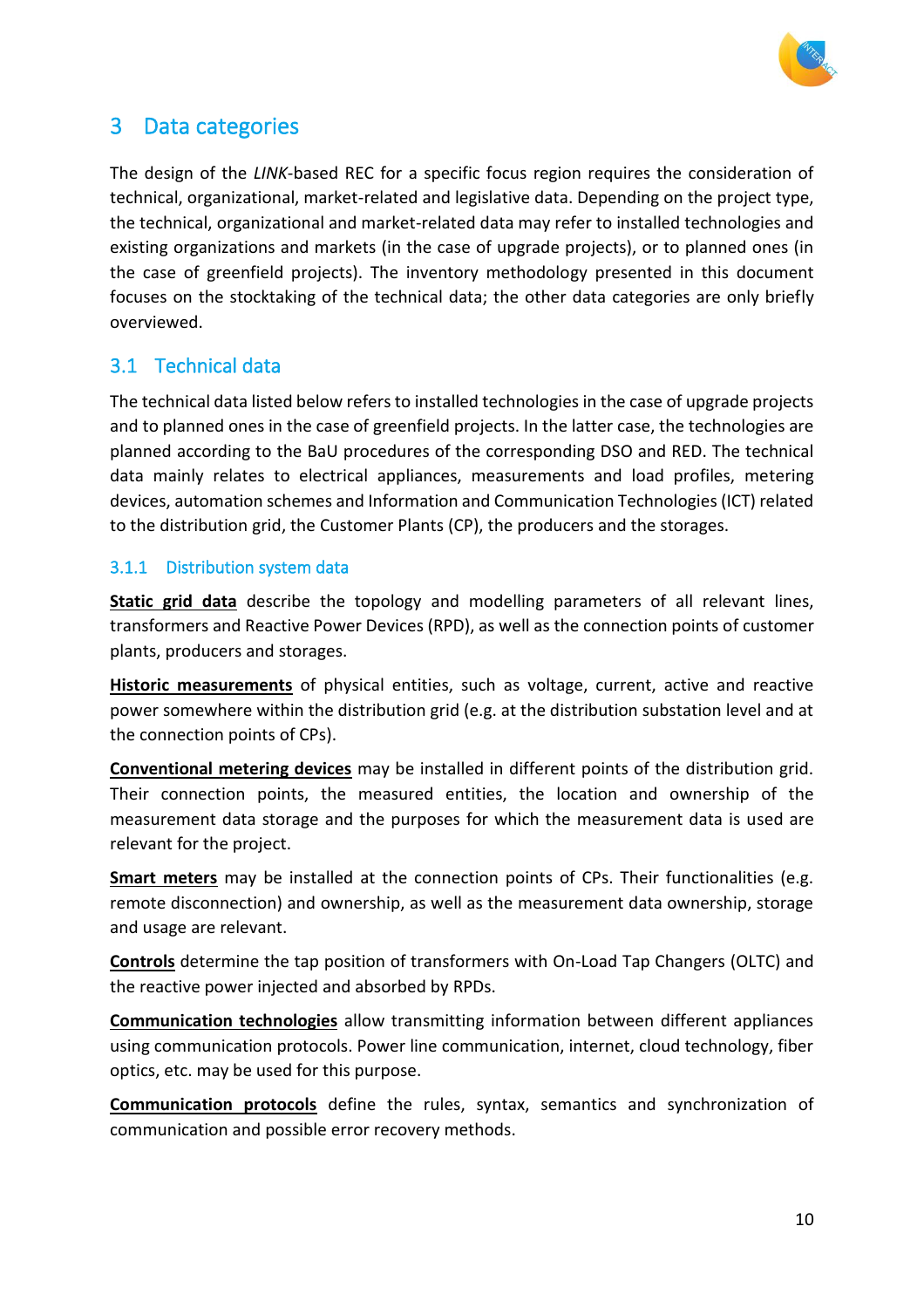

**Data servers** manage all the data arising during distribution grid operation. Their location, ownership and the existence of hardware back-ups is of relevance for the project.

#### <span id="page-10-0"></span>3.1.2 Customer plant data

**CP type** – Customer plants are categorized into residential, commercial, industrial and agricultural CPs.

**Number of accommodation units** – Residential CPs may include more than one accommodation unit. Furthermore, commercial CPs may include (in addition to the commercial unit) accommodation units for residential customers.

**Number of residents** describes the number of people living within the corresponding CP or accommodation unit.

**Billing demand** can be found in the DSO-customer contract. It is specified by the DSO and used to determine the system charges of the customer.

**Producers** may be installed within CPs. Their static data, such as nameplate data and spatial data of Photo Voltaic (PV) panels, is of primary interest.

**Storages** may be installed within CPs. Storages include stationary battery systems, batteries of electric vehicles, heating and cooling systems, etc. Their static data, such as nameplate data and storage capacity, is of primary interest.

**Historic measurements** of physical entities, such as voltage, current, active and reactive power.

**Historic consumption and production patterns** of CPs from similar areas or projects.

**Load profiles** (active and reactive power) that the DSO uses to model the different CP types.

**Automation** may be used for energy, active power and reactive power management at the CP level. Information on the currently automatized appliances (e.g. heating/cooling systems, EV charger) and the involved measurements are relevant. Furthermore, it is necessary to know whether there exists any coordination with the grid.

**Communication technologies** allow transmitting information between different appliances using communication protocols. Power line communication, internet, cloud technology, fiber optics, etc. may be used for this purpose.

**Communication protocols** define the rules, syntax, semantics and synchronization of communication and possible error recovery methods.

<span id="page-10-1"></span>**Data servers** manage all the data arising during CP operation. The data is mainly produced by the automation system. Data server location and ownership are relevant for the project.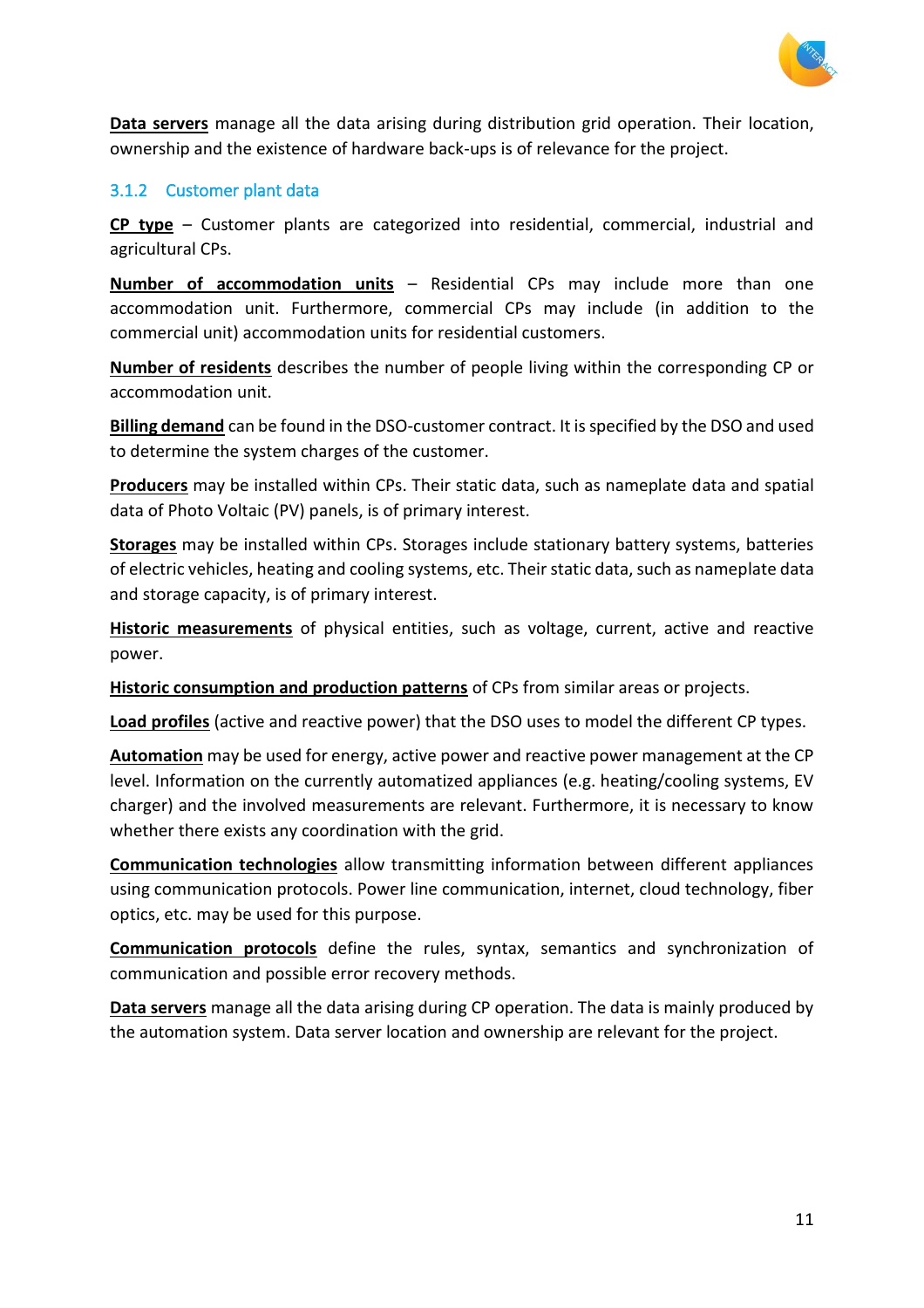

### <span id="page-11-0"></span>3.1.3 Producer data

PV systems are expected to be the main producer type within the model regions.

**Static data** of PV systems includes panel area and efficiency, inverter rating and efficiency, panel orientation (azimuth and altitude), and panel location (longitude and latitude).

**Controls** of PV systems include var controls, such as cosϕ(*P*), *Q*(*U*), fixed cosϕ and fixed *Q*, and active power curtailment, such as *P*(*U*) and over-voltage protection.

**Communication interface** may be available or not. If available, it is important to know which data can be sent through the interface and which protocol is used.

**Sensors** are usually included within the PV systems. It is important to know which measurement data is accessible.

**Historic measurements** show the production of the PV system for a specific interval or instant of time.

**Historic consumption and production patterns** of producers from similar areas or projects.

**Additional data** include all data which is not listed above.

#### <span id="page-11-1"></span>3.1.4 Storage data

Different storage types may be available in the model regions, such as electric vehicle batteries, stationary batteries and hydrogen storage. As all these storage types are coupled to the grid through inverters, the data to be collected is quite similar. However, the data listed below focuses on electric vehicle batteries and stationary batteries.

**Static data** of batteries and the corresponding chargers includes inverter rating and efficiency, battery storage capacity and efficiency, maximal charging/discharging power, and information on the controllability of the charger (active and reactive power).

**Controls** of battery chargers include var controls, such as cosϕ(*P*), *Q*(*U*), fixed cosϕ and fixed *Q*, and active power curtailment, such as *P*(*U*) and under-voltage protection. These controls are rarely used in EV chargers and especially in stationary battery systems.

**Communication interface** may be available or not. If available, it is important to know which data can be sent through the interface and which protocol is used.

**Sensors** are usually included within the battery chargers. It is important to know which measurement data is accessible.

**Historic measurements** show the consumption of the EV chargers for a specific interval or instant of time.

**Historic consumption and production patterns** of storages from similar areas or projects.

**Additional data** include all data which is not listed above.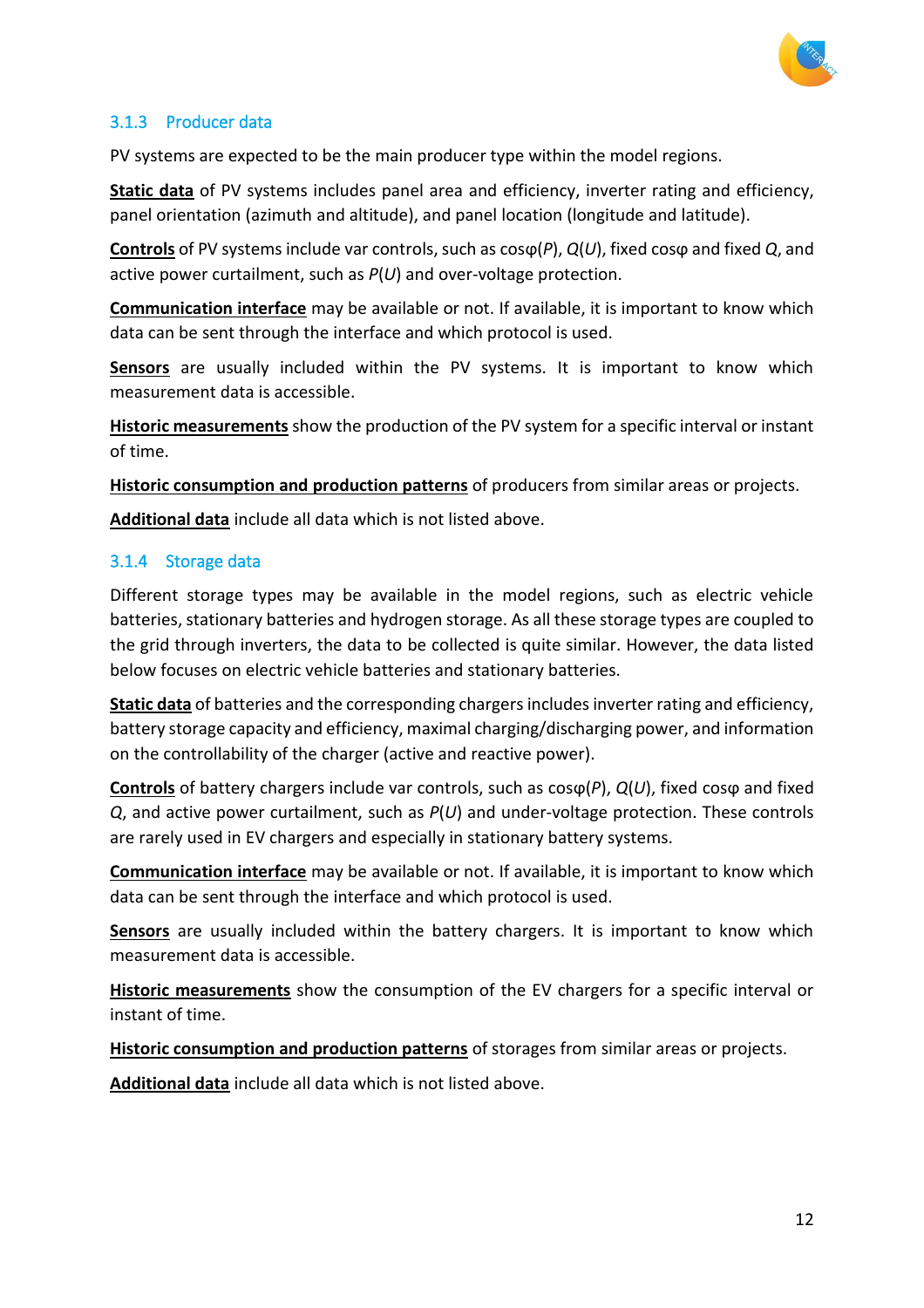

### <span id="page-12-0"></span>3.2 Organizational data

The organizational data includes - if existing - the organigram of the REC, the responsibilities of each organ, the members, the statutes, incentives to join the REC, and the geographic extent of the REC. It specifies the boundaries of the REC and thus the area of which technical data is to be collected.

### <span id="page-12-1"></span>3.3 Market-related data

The REC benefits from an appropriate design of markets for energy and ancillary services. Information on how customers, producers and storage operators participate in the market are of primary interest. Furthermore, it is important to know whether only the transmission system operator, or also the DSO operates the market. However, the market structure does not impact the technical data to be gathered – neither in greenfield nor in upgrade projects – thus it is out of scope of this document.

### <span id="page-12-2"></span>3.4 Legislative data

The corresponding national legislation greatly affects the design of the REC's organization and the market structure. However, the legislation does not impact the technical data to be collected. But, the collected data is to be treated in compliance with the General Data Protection Regulation (GDPR) [2].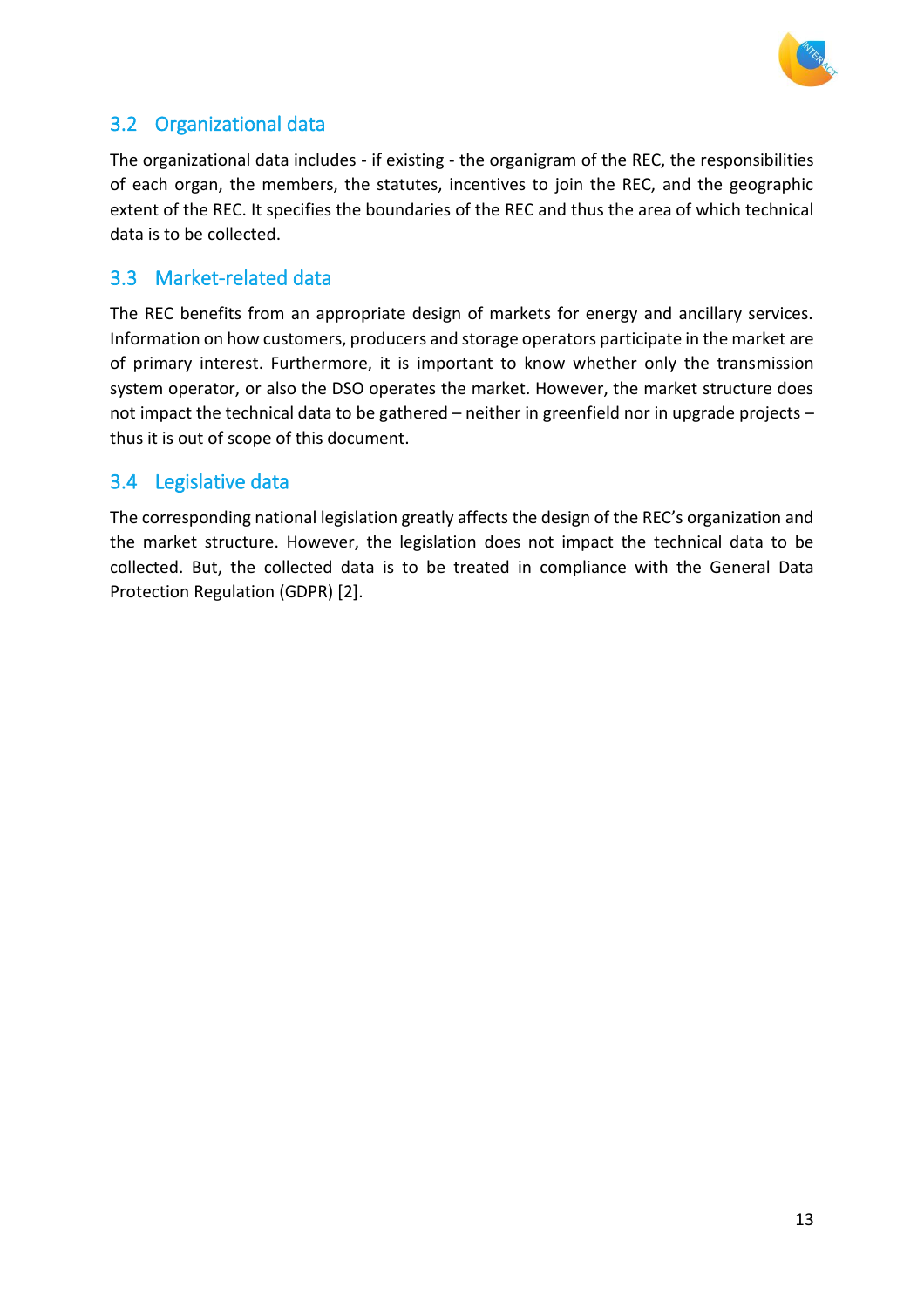

# <span id="page-13-0"></span>4 Data sources

The technical data necessary to design the *LINK*-based REC for a specific focus region may be collected from various sources that differ for greenfield and upgrade projects. Some of the data sources are natural persons (e.g. house owners) and legal persons (e.g. the DSO); their drivers and barriers to deliver the data are briefly discussed.

### <span id="page-13-1"></span>4.1 Distribution system operator

DSOs usually have all the data of their distribution systems (see [§3.1.1\)](#page-9-2) and some Customer Plant (CP) related data, such as CP type (residential, agricultural, commercial and industrial), billing demand, installed PV rating and the corresponding control strategy, installed electric vehicle charging stations, and installed smart meters. Therefore, DSOs are a very important data source in both greenfield and upgrade projects.

#### **Drivers for data provision:**

- The large-scale implementation of RECs is favored by the European parliament. Therefore, the Renewable Energy Directive (EU) 2018/2001 intends the DSOs to cooperate with the RECs´, which may serve as a driver to provide the necessary data.
- The *LINK*-based REC works in harmony with the grid. It solves the voltage control problem in Low Voltage (LV) grids by minimizing the uncontrolled reactive power flows; and provides ancillary services by enabling demand response and end-user and cross-vector sector coupling.

#### **Barriers for data provision:**

- Preservation of company secrets.
- Apprehension that RECs may negatively affect the company's profits.
- Worry that RECs may negatively affect the grid

### <span id="page-13-2"></span>4.2 Customers / house owners

Customers own the residential, commercial, industrial and agricultural customer plants. They usually have data relevant for upgrade projects such as installed technical equipment, historic measurements, CP type, number of residents, etc.

#### **Drivers for data provision:**

- Motivation to support REC establishment due to environmental, economic, and social benefits.
- Technology enthusiasm.

#### **Barriers for data provision:**

- Data privacy.
- Lack of time, lack of availability, especially when the customers/house owners don´t want to participate in the planned REC.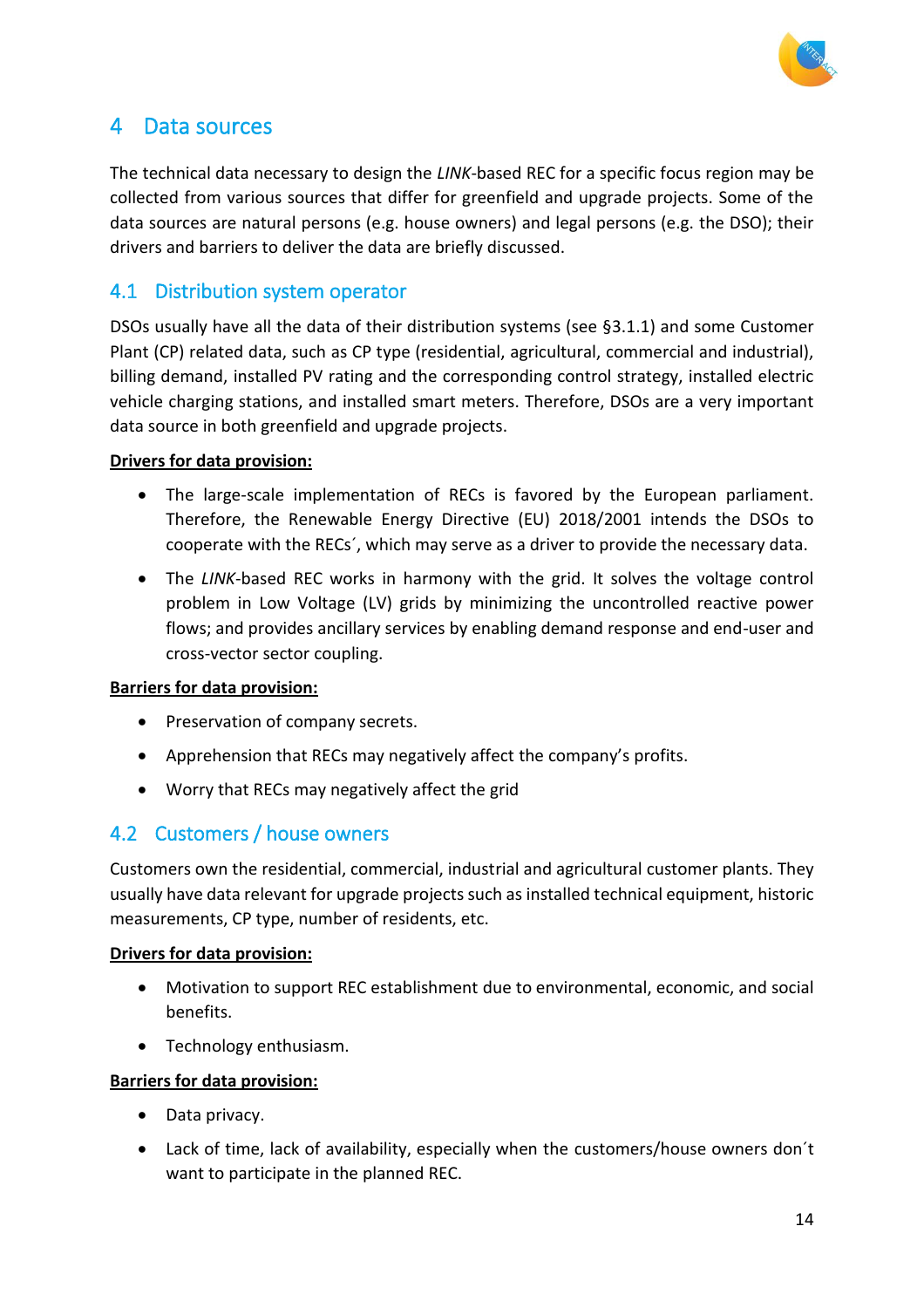

## <span id="page-14-0"></span>4.3 Municipalities / local authorities

Municipalities and other local governance involved in urban planning are responsible for future plans of the corresponding public parts, e.g. on electrification of public transport or other plans that might affect the local storage or consumption.

Municipalities and local governance might be influencing the Energy community by planning of activities in the area such as public transportation, solar panels on public areas etc. The REC area might also include public building which makes the municipality a customer and a potential member of the REC

Depending on the national law, lots of data from municipalities and cities are available to the general public which allows for easy access to relevant data.

Municipalities and local governance will be of interest as a data owner with regards to:

- Future plans might affect prerequisites of REC
- Local restrictions or goals
- Direct or indirect ownership in low voltage grids

#### **Drivers for data provision:**

The main driver for municipalities to provide data is that establishing a REC contributes to their overall planning or sustainability goal or to enhance the communicative value of the level of innovation in the municipality

#### **Barriers for data provision:**

The technical expertise varies within a municipality if the communication is not adjusted to the technical level of the counterpart the benefits of an REC might not be fully understood and thereby reducing the willingness to participate. Data Privacy Concerns may be another issue, but should affect only to some extent the technical data relevant for the REC.

### <span id="page-14-1"></span>4.4 Registers and maps

Many registers and maps are publicly available and contain lots of information valuable for upgrade projects.

#### <span id="page-14-2"></span>4.4.1 Land register

Land registers, such as [3], are usually publicly available and contain detailed satellite imagery and area zoning plans of the regions to be upgraded. The area zoning plans contain incomplete information on the course of the underground cables and overhead lines, and on the locations of transformers, switching stations, pumping stations, purification plants, etc. The area zoning is indicative of the CP type as it categorizes areas into residential, agricultural, commercial, industrial, central and special ones. Furthermore, the satellite imagery includes useful information, as the course of the cables can be estimated based on the course of the roads. It shows rooftop PV systems and allows measuring the panel area and azimuth. However, satellite imagery is updated rarely, thus the data is not up-to-date.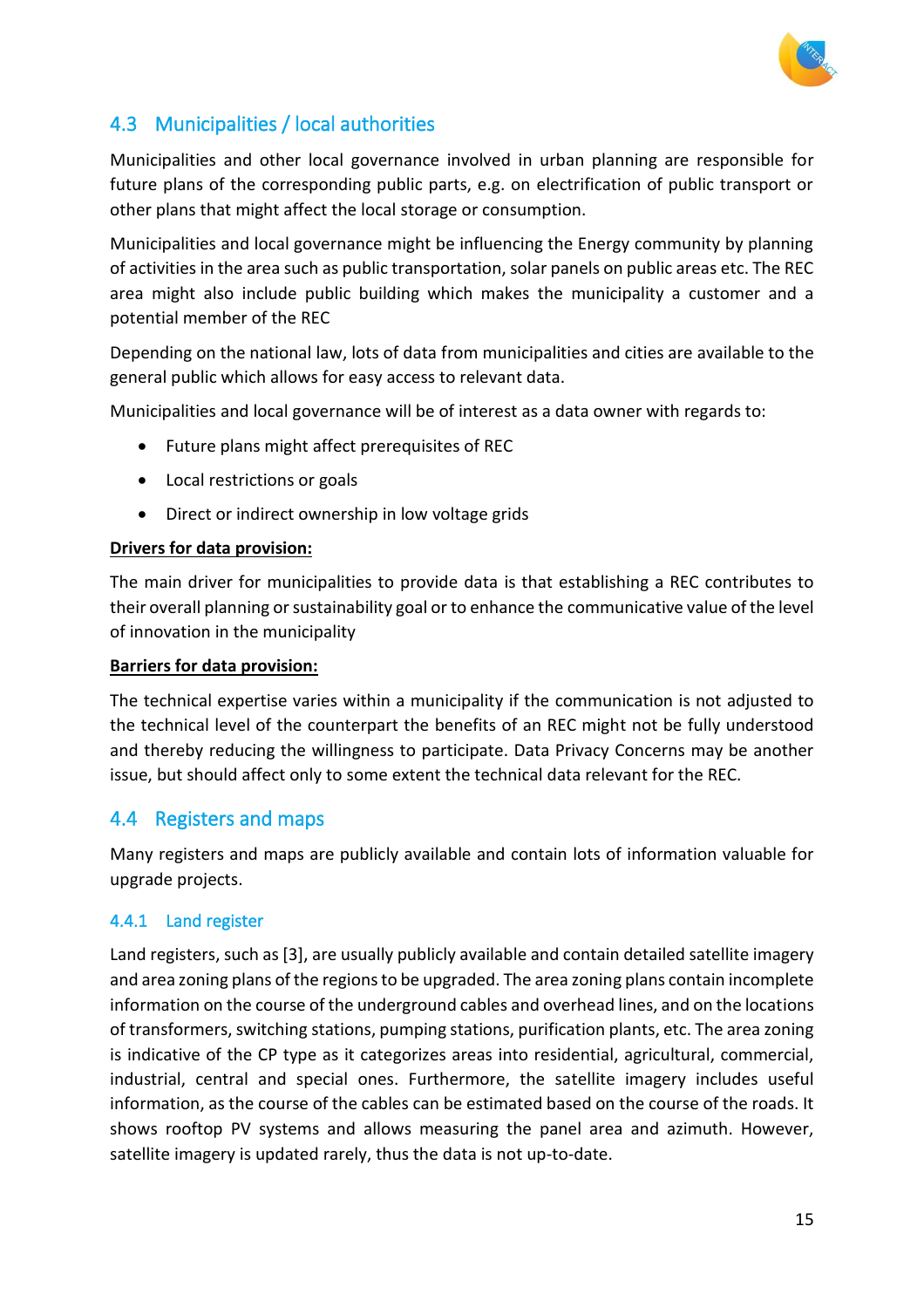

#### <span id="page-15-0"></span>4.4.2 Web based map services

Web based map services such as Google maps contain satellite imagery and additional information of the model regions. In addition to the information of the pure satellite imagery, it provides incomplete data on the CP type (commercial CPs, such as restaurants, are often highlighted), and electric vehicle charging stations (the number and charging power is given).

#### <span id="page-15-1"></span>4.4.3 Open street maps

Open street maps, such as [4], contain incomplete information on the course of the overhead lines and underground cables, and on the location of power plants (including distributed generation), transformers, distribution cabinets, switching stations, etc.

#### <span id="page-15-2"></span>4.4.4 EV charger registers

Many public registers, such as Chargemap [5], exists that contain information about the location and characteristics of EV chargers

### <span id="page-15-3"></span>4.5 Real estate developer

A Real Estate Developer (RED) acquires property upon which they plan to develop their real estate projects, whether for commercial or residential purposes. This makes the real estate developer a key data owner and stakeholder in a greenfield project.

There are two main kind of real estate developers the kind that develops and sells and the kind that develops and manages. A developer of a larger area will most likely be a combination of both. Developing and managing parts and selling of other parts.

In both cases the general attributes for the developing area is important to communicate to both potential buyers and residents as well as to municipalities and the surrounding society. Being an enabler of locally produced energy and participation in an REC will in most cases be seen as a unique selling point for the developers. This means that most real estate developers will likely be willing to share data.

#### **Drivers for data provision:**

The main driver for a RED is that a REC contributes with a high degree of innovation and can be used as a tool in building a more sustainable area. Sustainability and modern solutions can later on be used in dialogue with customers and other stakeholders.

#### **Barriers for data provision:**

- The needed data needed might not be available since the project has not decided on the details yet.
- More than one RED might be active in the model region. This might lead to fear of losing a competitive edge by revealing details in the project plans in a too early stage.
- The RED needs to be able to communicate the benefits of an REC to the relevant stakeholders, and not the technical solutions. A lack of competence to translate technical solutions into benefits may reduce the willingness to provide data.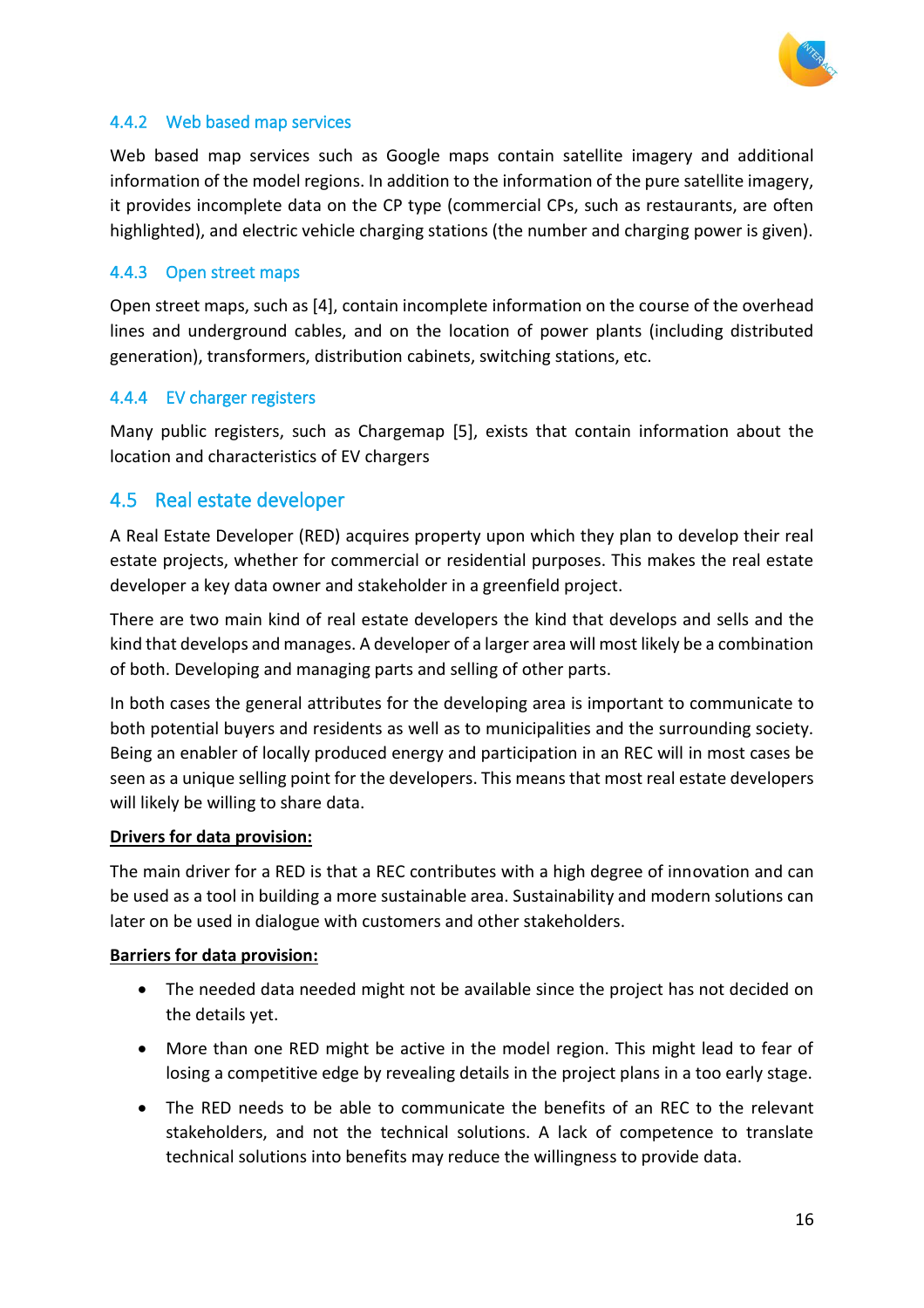

### <span id="page-16-0"></span>4.6 Literature / Generic Data-Sets

Literature and data sets provide generic data that may be used when specific data is not available.

### <span id="page-16-1"></span>4.7 Manufacturers of appliances

Details on appliances, such as metering devices, can be obtained from the corresponding datasheet of the manufacturer, if the exact appliance is known.

#### <span id="page-16-2"></span>4.8 Producer operators

Producer operators manage production facilities that are directly connected at the distribution grid (not at the CP level). They usually have the corresponding data, which is described in [§0.](#page-10-1)

#### **Drivers for data provision:**

• Motivation to support REC establishment due to environmental, economic, and social benefits.

#### **Barriers for data provision:**

- Preservation of company secrets.
- Skepticism about RECs.

### <span id="page-16-3"></span>4.9 Storage operators

Storage operators manage storage facilities that are directly connected at the distribution grid (not at the CP level). They usually have the corresponding data, which is described in [§3.1.4.](#page-11-1)

#### **Drivers for data provision:**

• Motivation to support REC establishment due to environmental, economic, and social benefits.

#### **Barriers for data provision:**

- Preservation of company secrets.
- Skepticism about RECs.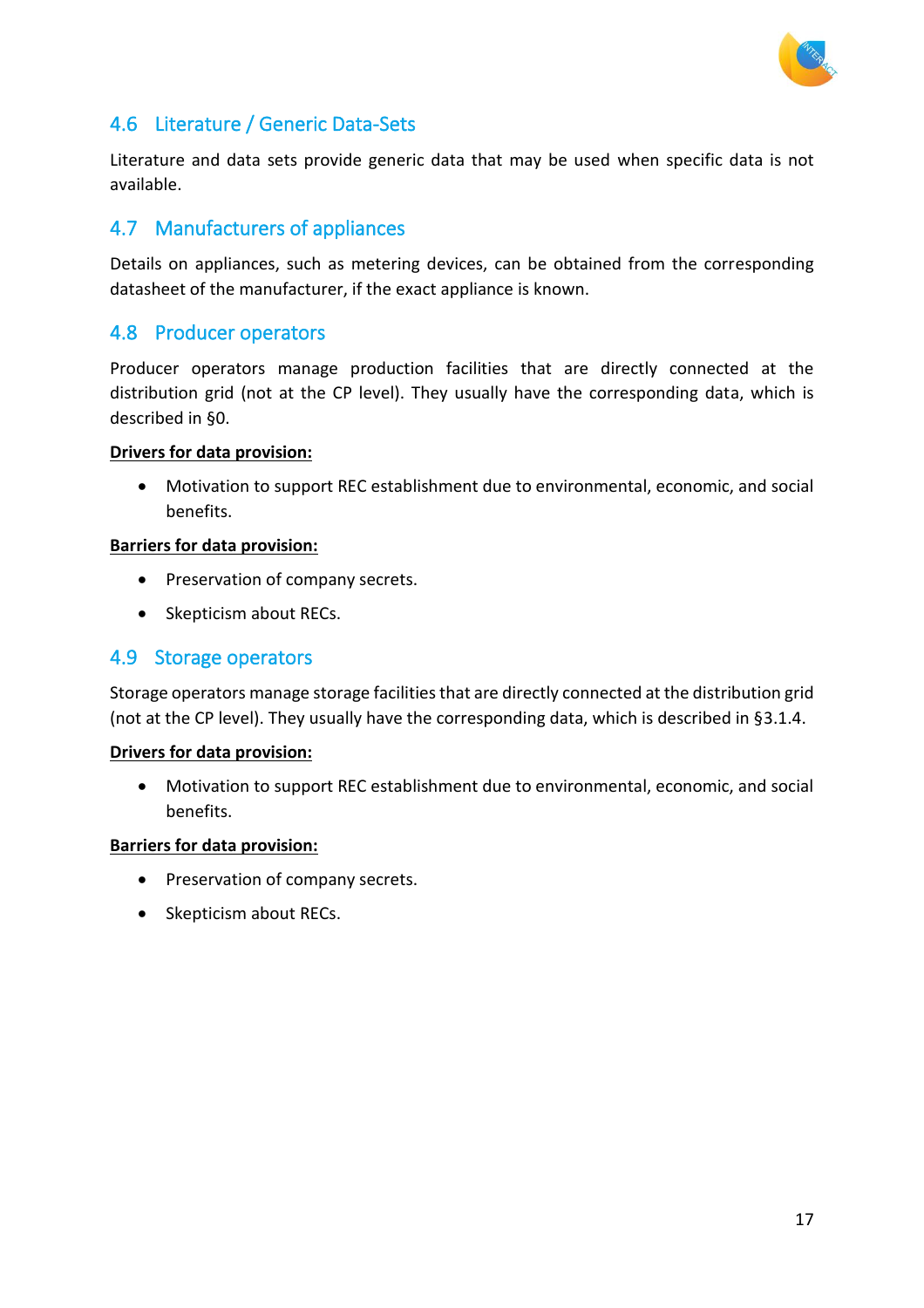

# <span id="page-17-0"></span>5 Data type

The GDPR [2] lays down rules relating to the protection of natural persons with regard to the processing of personal data. According to its basic principles, the collection, storage, processing and use of personal data should be minimized and restricted to the absolutely essential.

The management of personal and non-personal data should be specified within a Data Management Plan (DMP) for any organization or project.

### <span id="page-17-1"></span>5.1 Personal data

The GDPR defines "personal data" as any information relating to an identified or identifiable natural person; an identifiable natural person is one who can be identified, directly or indirectly, in particular by reference to an identifier such as a name, an identification number, location data, an online identifier or to one or more factors specific to the physical, physiological, genetic, mental, economic, cultural or social identity of that natural person.

### <span id="page-17-2"></span>5.2 Non-personal data

In this document, "non-personal data" is defined as any information not relating to an identified or identifiable natural person.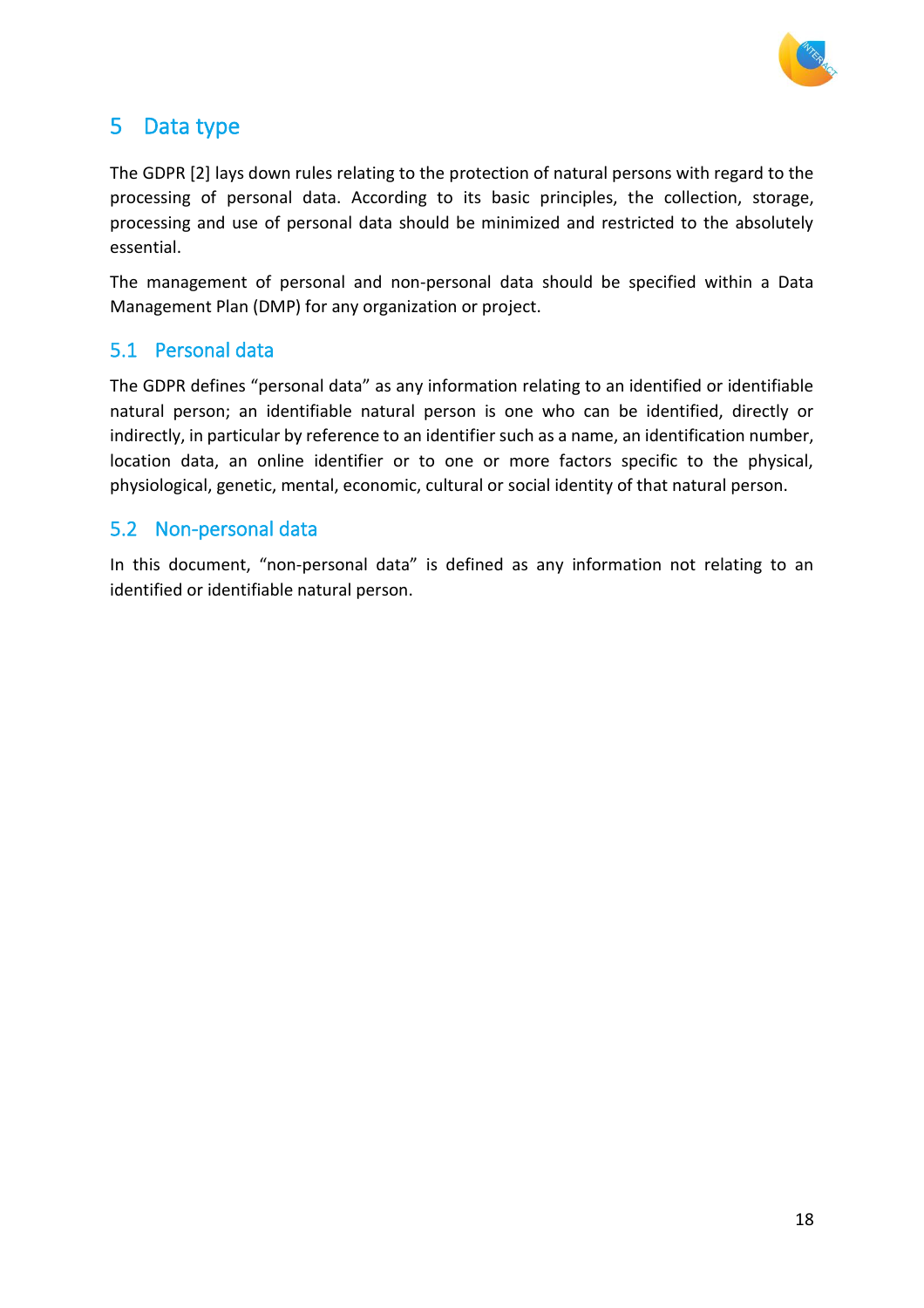

# <span id="page-18-0"></span>6 Data management

In any organization or project, a DMP should be created to specify the management of the collected data. A metadata file should be created and regularly updated for each collected data item or set of items.

The DMP plan of the INTERACT project [6] has the following content:

- 1. Executive Summary
- 2. Introduction
	- 1. General Responsibilities within INTERACT
	- 2. European General Data Protection Regulation (GDPR)
	- 3. Data Controller (=Data Owner) and Data Processor Roles within INTERACT
	- 4. Principle of minimizing Personal Data within INTERACT
- 3. Expected Data within INTERACT
	- 1. Aims and Workplan if INTERACT
	- 2. Expected Data related to Work Packages
	- 3. More detailed Description of Expected Data
- 4. Gathering Data, User Consent and Metadata
	- 1. Metadata-File
	- 2. Metadata-File Storage
	- 3. Consent for Data
		- 1. Consent for Collection Personal Data
		- 2. Consent for Collection of other Data
- 5. Storage and Access of Data
	- 1. Data Storage
	- 2. Access of Data
	- 3. Storage Duration
- 6. ANNEX I Metadata-File Template

The metadata files used within the INTERACT project contain the following information:

- 1. Name, Aim and Description of the Data-Set
- 2. Data Source
- 3. Information regarding Consent of Use
- 4. Version History of the Data Set, including dates and responsible partners
- 5. Data Format
- 6. Information regarding data quality
- 7. Information regarding storage, access and sharing
- 8. Any Restrictions related to the Data Set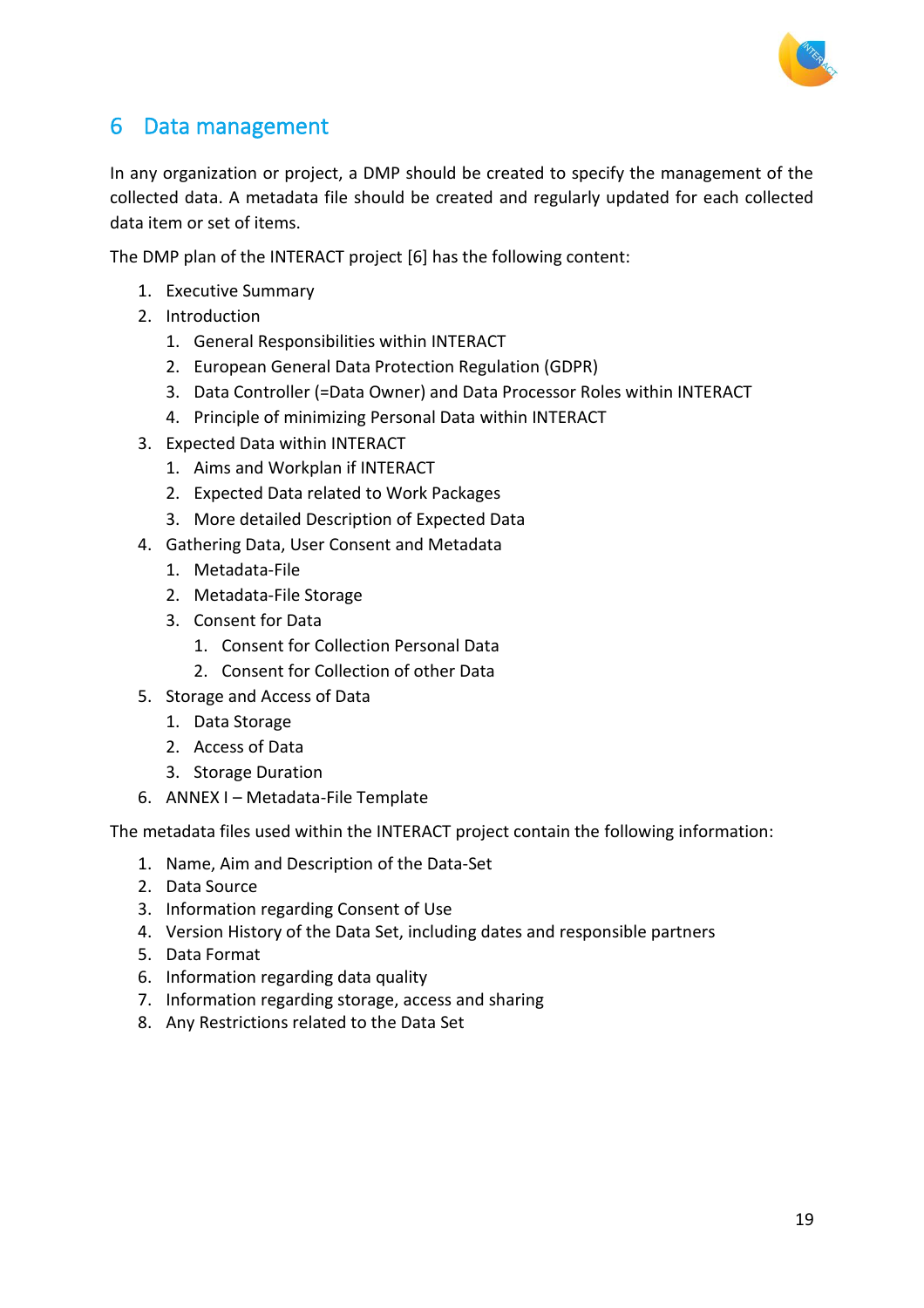

# <span id="page-19-0"></span>7 Data purpose in the INTERACT project

The technical data of the model regions is collected in the INTERACT project for several purposes, which are briefly overviewed in this section for the greenfield and upgrade cases.

### <span id="page-19-1"></span>7.1 Greenfield projects

Designing the *LINK*-based REC for a specific greenfield involves three fundamental tasks: The analysis of the planned electricity grid, the gap analysis to the *LINK*-control structure, and the design of the *LINK*-ICT structure.

### <span id="page-19-2"></span>7.1.1 Analysis of planned electricity grid (Purp-1G)

Based on the development plans created by the RED, the DSO plans the distribution grid in the focus region. This grid should be analyzed in the presence of the *LINK*-control structure and the planned PV installations to investigate the possibility for increased PV penetrations.

### <span id="page-19-3"></span>7.1.2 Gap analysis to the *LINK*-control structure (Purp-2G)

The currently planned automation systems must be analyzed to identify the gaps to the *LINK*control structure.

### <span id="page-19-4"></span>7.1.3 Design of the *LINK*-ICT structure (Purp-3G)

The *LINK*-ICT structure shall be designed based on the currently planned ICT systems. The data exchanges between the CPs and the grid, the CPs and the REC, and the REC and the market are specified.

### <span id="page-19-5"></span>7.2 Upgrade projects

The upgrade of the existing communities and neighborhoods to function as a *LINK*-based RECs involves three fundamental tasks: A preliminary feasibility check, the identification of necessary technology upgrades, and the design of the *LINK*-ICT structure.

### <span id="page-19-6"></span>7.2.1 Technical feasibility of the *LINK*-based REC (Purp-1U)

The feasibility of an REC in the focus region must be examined with respect to technical, legal and market-related aspects. Validating the feasibility of the *LINK*-based REC motivates the corresponding DSO to cooperate in its realization.

Technical feasibility is checked via offline analysis of the existing electrical network. Load flow simulations allow verifying compliance to the operational (voltage and thermal) limits in the presence of the *LINK*-control structure. The actual status quo concerning the installed producers and storages and increased penetrations shall be analyzed to identify potential technical challenges and the corresponding solution approaches.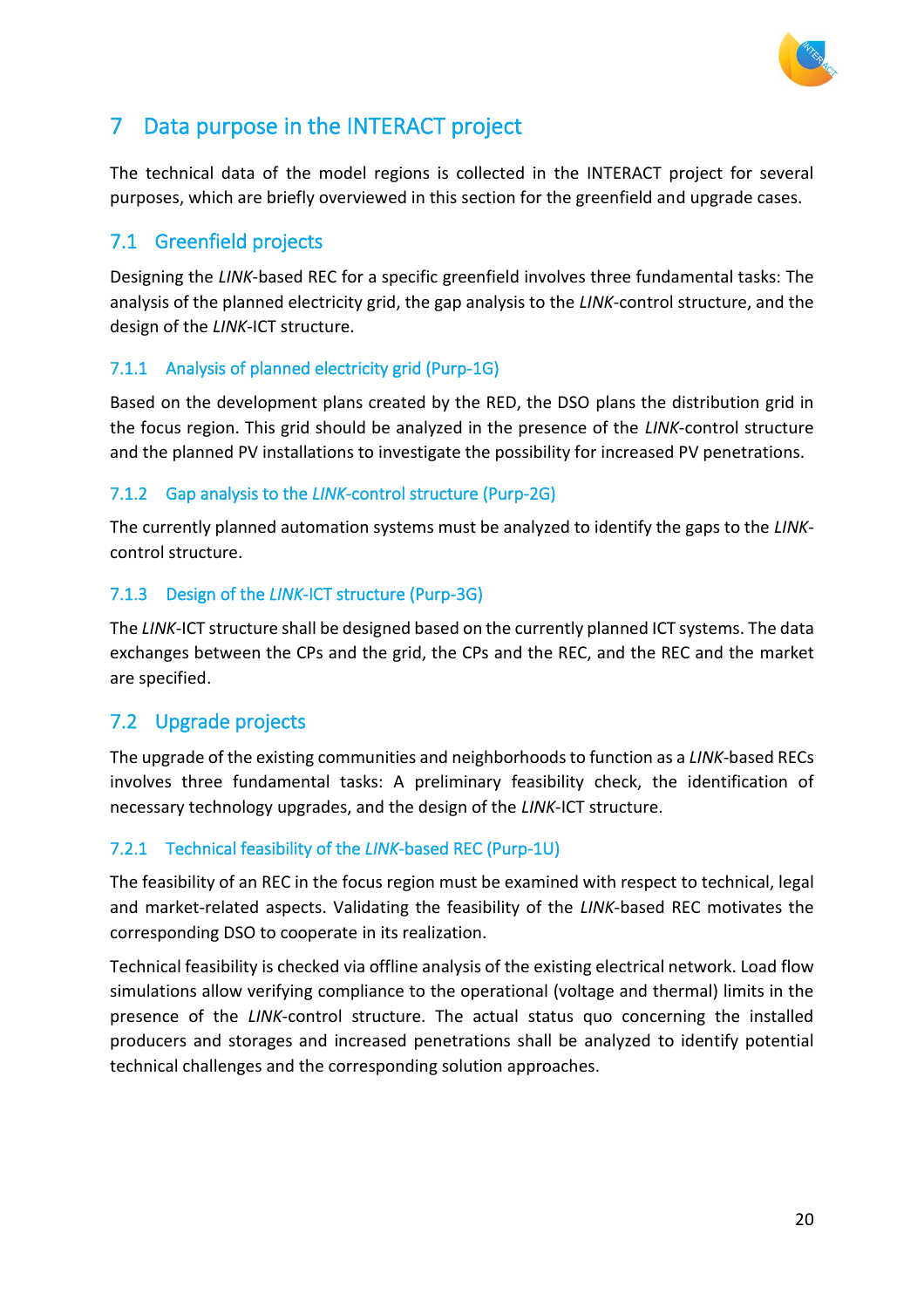

#### <span id="page-20-0"></span>7.2.2 Identification of necessary technology upgrades (Purp-2U)

The *LINK*-based REC relies on the *LINK*-control structure to work in harmony with the electricity grid. Technology upgrades necessary to fill the gaps between the status quo and the *LINK*-control structure should be identified.

#### <span id="page-20-1"></span>7.2.3 Design of the *LINK*-ICT structure (Purp-3U)

The *LINK*-ICT structure shall be designed based on the currently existing ICT systems. The data exchanges between the CPs and the grid, the CPs and the REC, and the REC and the market are specified.

### <span id="page-20-2"></span>7.3 Overview

[Table 1](#page-20-3) associates all data purposes with IDs, which are used in [§8](#page-21-0) to allocate the corresponding purpose to each data item.

<span id="page-20-3"></span>

| ID      | <b>Project type</b> | <b>Purpose</b>                                  |
|---------|---------------------|-------------------------------------------------|
| Purp-1G | Greenfield          | Analysis of planned electricity grid            |
| Purp-2G | Greenfield          | Gap analysis to the LINK-control structure      |
| Purp-3G | Greenfield          | Design of the LINK-ICT structure                |
| Purp-1U | Upgrade             | Technical feasibility of the LINK-based REC     |
| Purp-2U | Upgrade             | Identification of necessary technology upgrades |
| Purp-3U | Upgrade             | Design of the LINK-ICT structure                |

| Table 1: Overview of data purposes |  |
|------------------------------------|--|
|------------------------------------|--|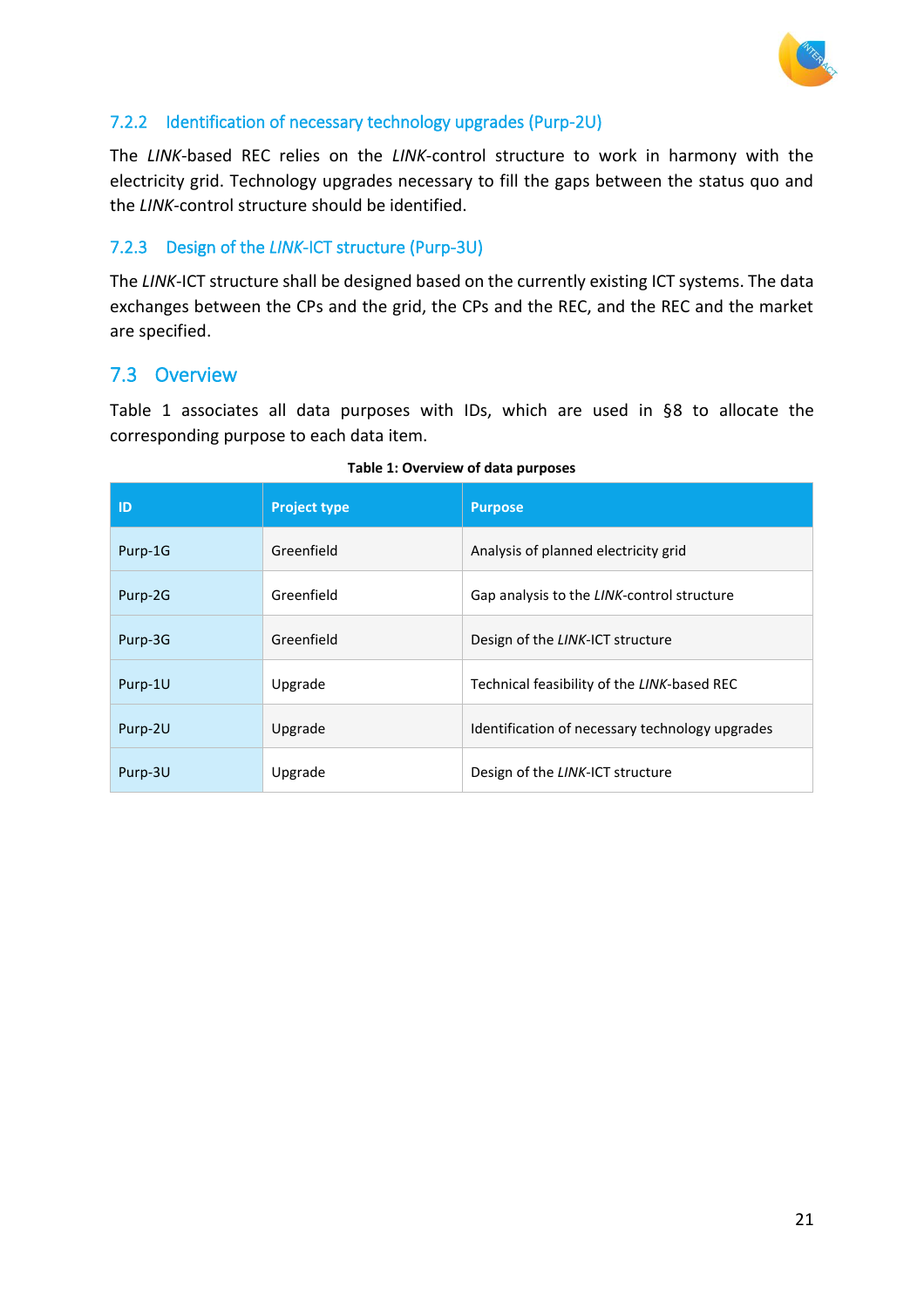

# <span id="page-21-0"></span>8 Data inventory lists

[Table 2](#page-21-2) to [Table 9](#page-26-0) associate for both project types the technical data items to be collected (see [§3.1\)](#page-9-1) with the data type (see [§5\)](#page-17-0), the purpose of the data in the INTERACT project (see [§7\)](#page-19-0), and the potential data sources (see [§4\)](#page-13-0). The relevance of the data items is also given.

### <span id="page-21-1"></span>8.1 Greenfield projects

The technical data collected within greenfield projects are related to planned installations. Here is assumed that the buildings are not allocated to natural persons yet. Hence, the technical data to be collected is categorized as non-personal data.

The analysis the planned electricity grid (Purp-1G) involves the modelling and simulation of the electrical power system, including the grid itself, the connected producers and storages, and the CPs. All data items necessary for modelling the power system are required for this purpose.

The gap analysis to the *LINK*-control structure (Purp-2G) requires knowledge on the planned automation schemes.

The design of the *LINK*-ICT structure (Purp-3G) is dedicated to the specification of the data exchanges between the CPs and the grid, the CPs and the REC-institutions, and the RECinstitutions and the market. To define these data exchanges, the planned ICT installations and measurement devices are of primary interest. The number of accommodation units per building is also crucial to define the data exchanges within the buildings.

<span id="page-21-2"></span>

| <b>Item</b>                      | <b>Purpose</b>      | <b>Type</b>  | <b>Relevance</b> | <b>Primary source</b> |
|----------------------------------|---------------------|--------------|------------------|-----------------------|
| Static grid data                 | Purp-1G             | Non-personal | Very high        | DSO                   |
| Conventional<br>metering devices | Purp-3G             | Non-personal | Low              | DSO                   |
| Smart meters                     | Purp-3G             | Non-Personal | High             | DSO; RED              |
| Controls                         | Purp-1G;<br>Purp-2G | Non-personal | Medium           | <b>DSO</b>            |
| Communication<br>technology      | Purp-3G             | Non-personal | Low              | <b>RED</b>            |
| Data server                      | Purp-3G             | Non-personal | Low              | <b>RED</b>            |

#### **Table 2 Inventory list for the distribution grid (greenfield projects)**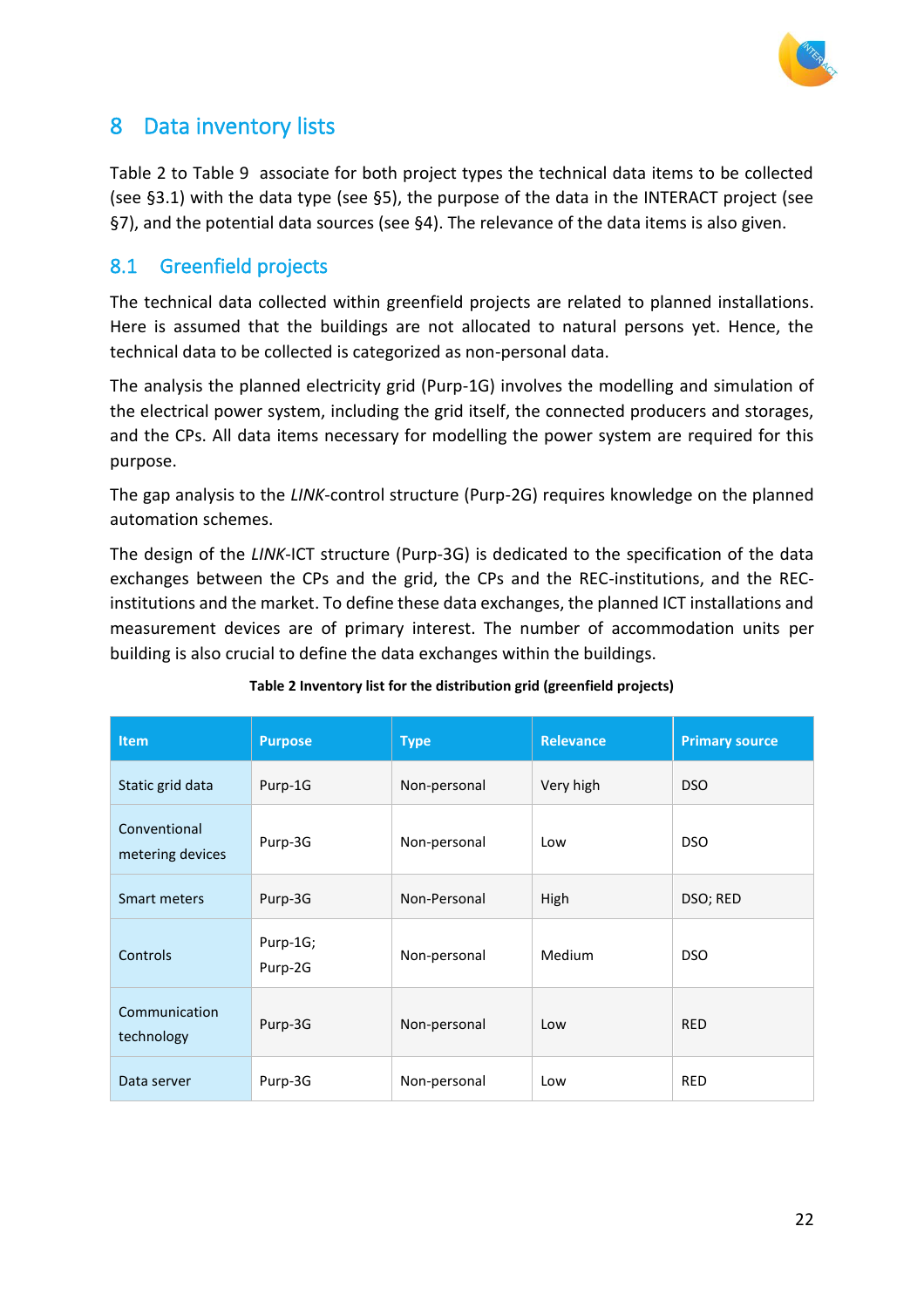

#### **Table 3 Inventory list for the customer plants (greenfield projects)**

| Item                                            | <b>Purpose</b>      | <b>Type</b>  | <b>Relevance</b> | <b>Potential source</b> |
|-------------------------------------------------|---------------------|--------------|------------------|-------------------------|
| <b>Type</b>                                     | Purp-1G             | Non-personal | High             | RED; DSO                |
| Number of<br>accommodation units                | Purp-1G;<br>Purp-3G | Non-personal | High             | <b>RED</b>              |
| Number of residents                             | Purp-1G             | Non-personal | Low              | <b>RED</b>              |
| <b>Billing demand</b>                           | Purp-1G             | Non-personal | High             | <b>DSO</b>              |
| Producers                                       | Purp-1G             | Non-personal | High             | RED; DSO                |
| <b>Storages</b>                                 | Purp-1G             | Non-personal | High             | RED; DSO                |
| Historic consumption<br>and production patterns | Purp-1G             | Non-personal | Medium           | RED; DSO                |
| Load profiles                                   | Purp-1G             | Non-personal | High             | <b>DSO</b>              |
| Automation                                      | Purp-2G             | Non-personal | High             | <b>RED</b>              |
| Communication<br>technology                     | Purp-3G             | Non-personal | Medium           | <b>RED</b>              |
| Data servers                                    | Purp-3G             | Non-personal | Medium           | <b>RED</b>              |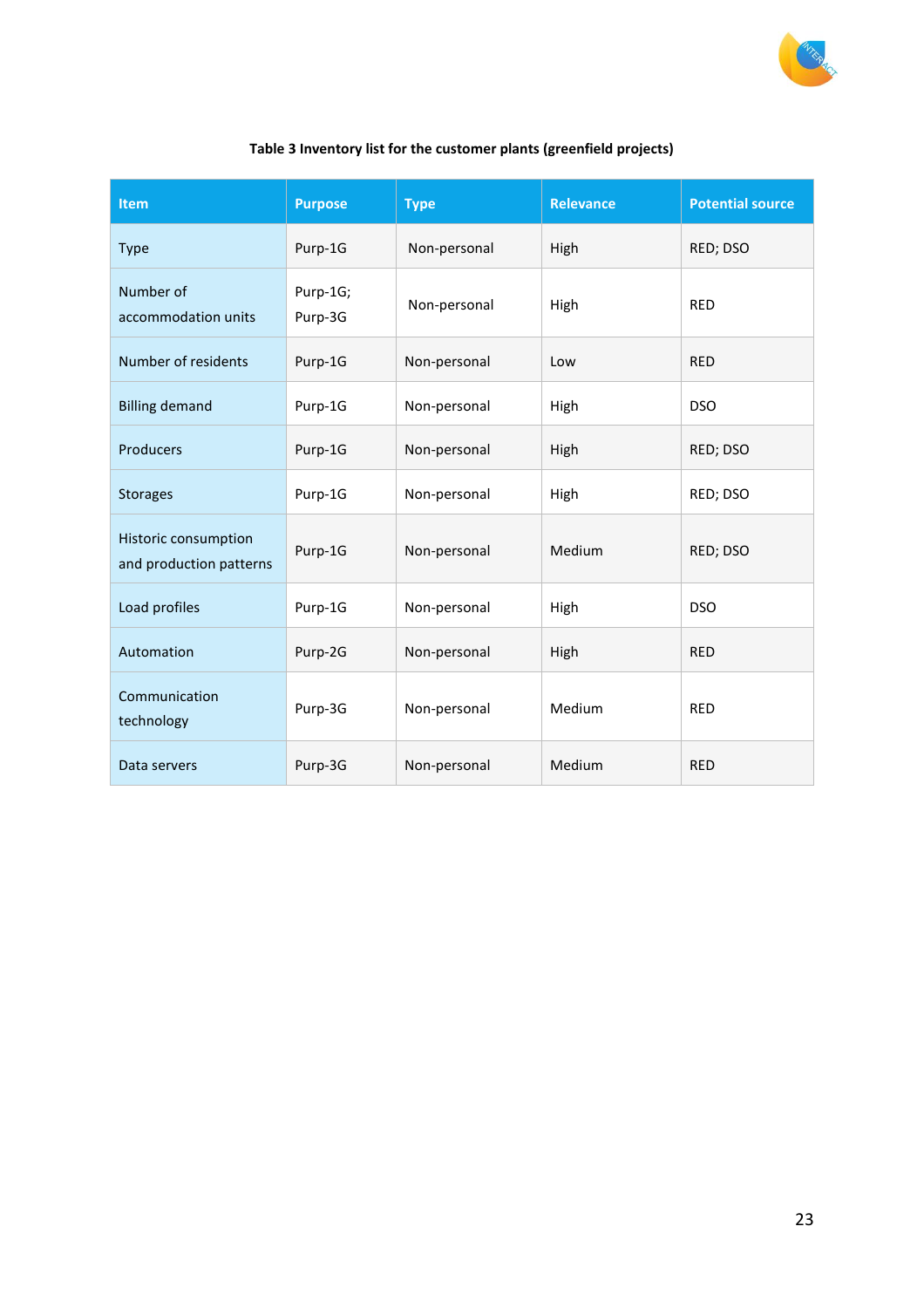

#### **Table 4 Inventory list for the production systems (greenfield projects)**

| <b>Item</b>                                               | <b>Purpose</b>      | <b>Type</b>  | <b>Relevance</b> | <b>Potential source</b> |
|-----------------------------------------------------------|---------------------|--------------|------------------|-------------------------|
| Static data                                               | Purp-1G             | Non Personal | High             | RED; DSO                |
| Controls                                                  | Purp-1G;<br>Purp-2G | Non Personal | High             | RED; DSO                |
| Communication<br>interface                                | Purp-3G             | Non Personal | High             | <b>RED</b>              |
| <b>Sensors</b>                                            | Purp-3G             | Non Personal | High             | <b>RED</b>              |
| consumption<br><b>Historic</b><br>and production patterns | Purp-1G             | Non Personal | High             | <b>RED</b>              |
| <b>Additional data</b>                                    | All                 | Non Personal | n/a              | All                     |

#### **Table 5 Inventory list for the chargers of electric vehicle, stationary batteries and hydrogen storage (greenfield projects)**

| <b>Item</b>                                               | <b>Purpose</b>      | <b>Type</b>  | <b>Relevance</b> | <b>Potential source</b> |
|-----------------------------------------------------------|---------------------|--------------|------------------|-------------------------|
| Static data                                               | Purp-1G             | Non Personal | High             | RED; DSO                |
| Controls                                                  | Purp-1G;<br>Purp-2G | Non Personal | High             | RED; DSO                |
| Communication<br>interface                                | Purp-3G             | Non Personal | High             | <b>RED</b>              |
| <b>Sensors</b>                                            | Purp-3G             | Non Personal | High             | <b>RED</b>              |
| <b>Historic</b><br>consumption<br>and production patterns | Purp-1G             | Non Personal | High             | <b>RED</b>              |
| <b>Additional data</b>                                    | All                 | Non Personal | n/a              | All                     |

### <span id="page-23-0"></span>8.2 Upgrade projects

The technical data collected within upgrade projects are related to existing installations owned and operated – among others – by natural persons. Therefore, some of the collected data is personal and must be treated with special care.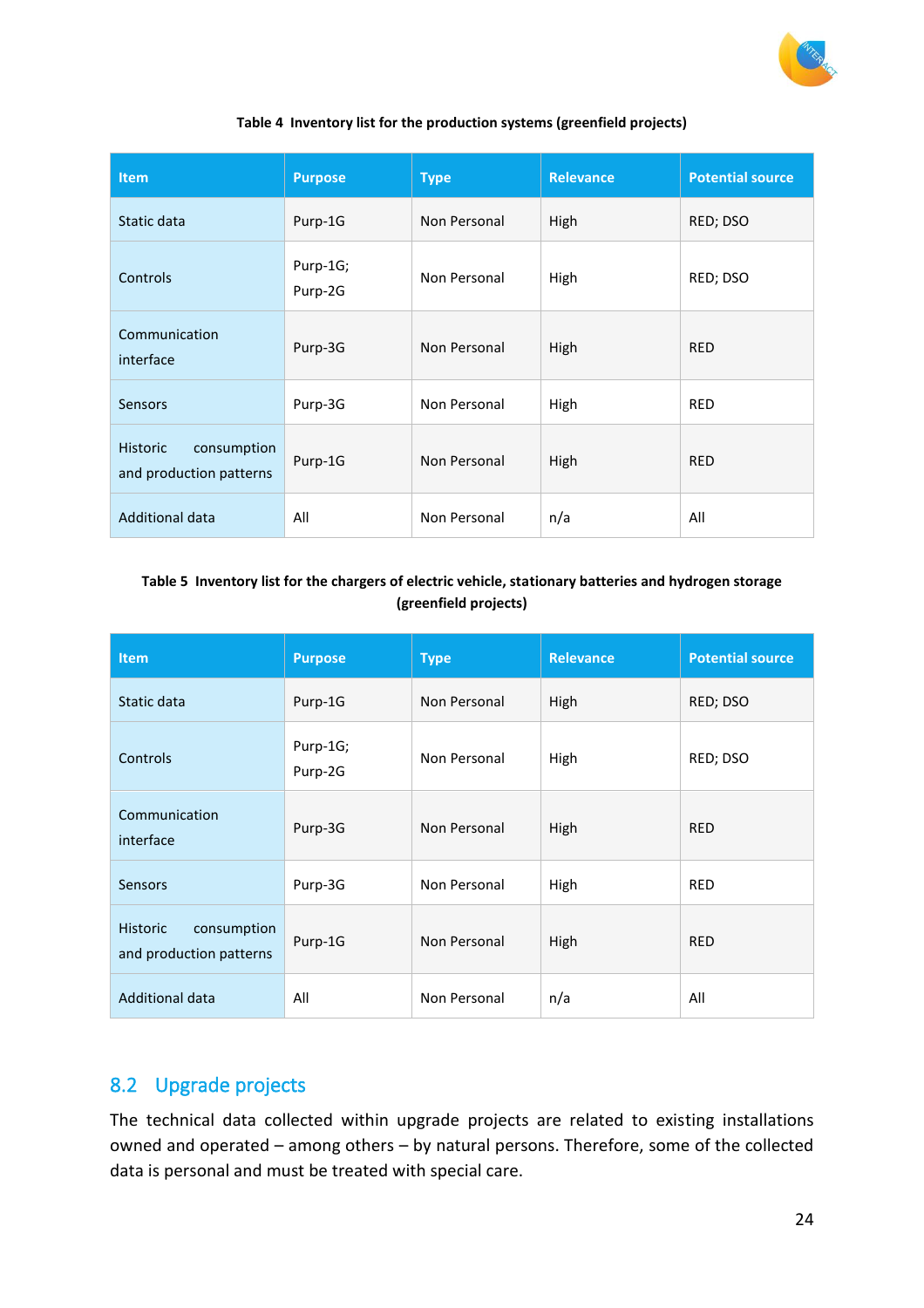

The analysis of the technical feasibility of the REC in the region to be upgraded (Purp-1U) involves the modelling and simulation of the existing electrical power system, including the grid itself, the connected producers and storages, and the CPs. All data items necessary for modelling the power system are required for this purpose.

The identification of necessary technology upgrades (Purp-2U) to enable the *LINK*-control structure requires knowledge on the existing automation schemes.

The design of the *LINK*-ICT structure (Purp-3U) is dedicated to the specification of the data exchanges between the CPs and the grid, the CPs and the REC-institutions, and the RECinstitutions and the market. To define these data exchanges, the existing ICT installations and measurement devices are of primary interest. The number of accommodation units per building is also crucial to define the data exchanges within the buildings.

| <b>Item</b>                       | <b>Purpose</b>      | <b>Type</b>   | <b>Relevance</b> | <b>Potential source</b>                                |
|-----------------------------------|---------------------|---------------|------------------|--------------------------------------------------------|
| Static grid<br>data<br>(topology) | Purp-1U             | Non-personal  | Very high        | DSO; Land register; open street<br>maps; municipality; |
| Static grid data<br>(parameters)  | Purp-1U             | Non-personal  | High             | <b>DSO</b>                                             |
| <b>Historic</b><br>measurements   | Purp-1U             | Non-personal* | Medium           | DSO;                                                   |
| Conventional<br>metering devices  | Purp-3U             | Non-personal  | Low              | DSO; Manufacturer;                                     |
| Smart meters                      | Purp-3U             | Personal      | High             | DSO; Manufacturer; Customer;                           |
| Controls                          | Purp-1U;<br>Purp-2U | Non-personal  | Medium           | DSO;                                                   |
| Communication<br>technology       | Purp-3U             | Non-personal  | Low              | DSO;                                                   |
| Data server                       | Purp-3U             | Non-personal  | Low              | DSO;                                                   |

#### **Table 6 Inventory list for the distribution grid (upgrade projects)**

\*Non-personal, if the measurement is recorded at a location that does not allow allocating the measurement to a specific customer plant, producer or storage (e.g. at the distribution substation).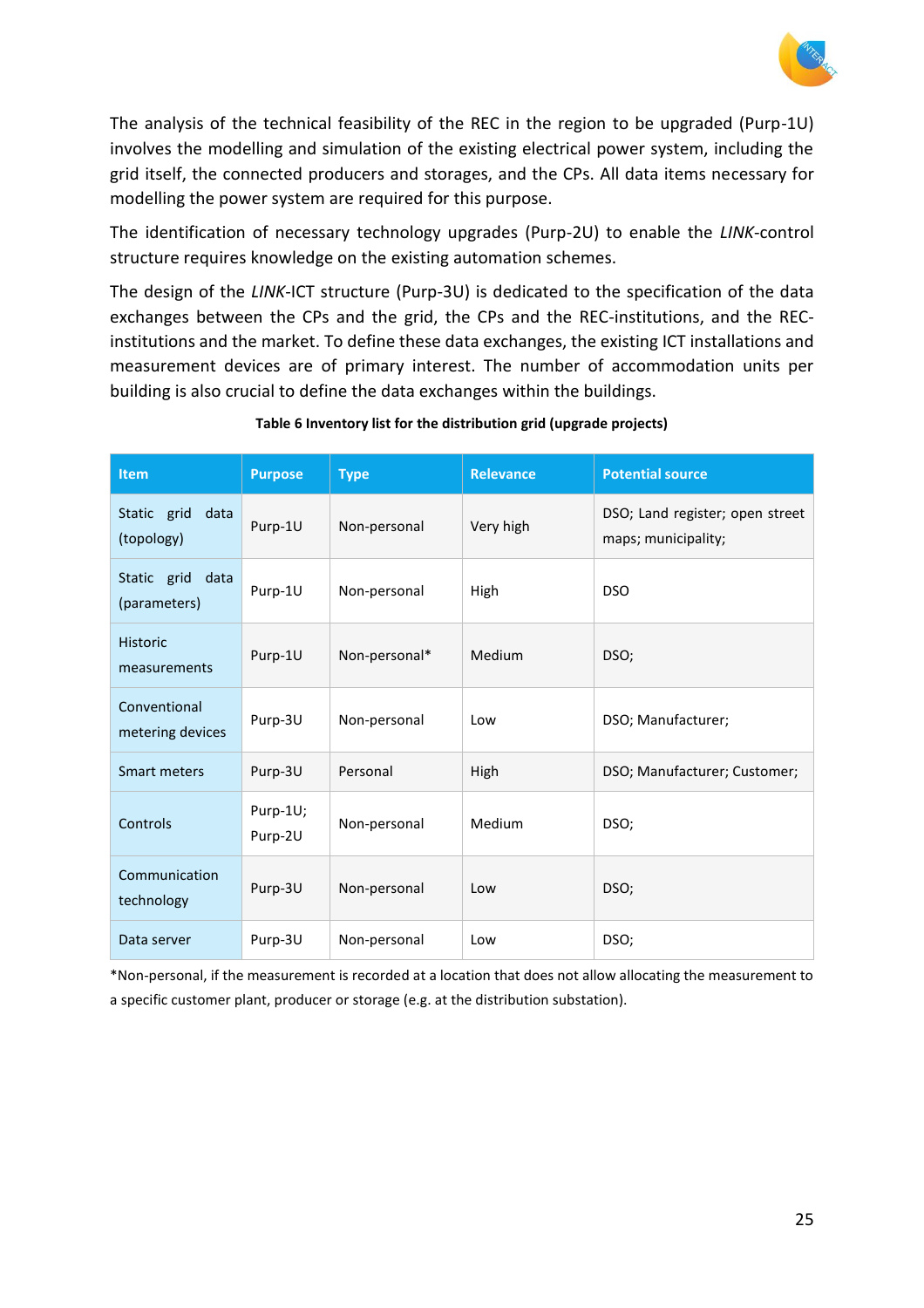

#### **Table 7 Inventory list for the customer plants (upgrade projects)**

| <b>Item</b>                      | <b>Purpose</b>      | <b>Type</b>  | <b>Relevance</b> | <b>Potential source</b>                                  |
|----------------------------------|---------------------|--------------|------------------|----------------------------------------------------------|
| <b>Type</b>                      | Purp-1U             | Personal*    | High             | DSO;<br>Customers;<br>Municipality;<br>Land<br>register; |
| Number of<br>accommodation units | Purp-1U;<br>Purp-3U | Personal*    | High             | DSO; Municipality;                                       |
| Number of residents              | Purp-1U             | Personal     | Low              | Customers;<br>Municipality;                              |
| <b>Billing demand</b>            | Purp-1U             | Personal*    | High             | DSO; Customers;                                          |
| Producers                        | Purp-1U             | Personal*    | High             | DSO;<br>Customer;<br>Google<br>maps;<br>Municipality;    |
| <b>Storages</b>                  | Purp-1U             | Personal*    | High             | DSO;<br>Customer;<br>Municipality;                       |
| <b>Historic measurements</b>     | Purp-1U             | Personal*    | Medium           | DSO; Customer;                                           |
| Load profiles                    | Purp-1U             | Non-personal | High             | <b>DSO</b>                                               |
| Automation                       | Purp-2U             | Personal*    | High             | DSO; Customer;                                           |
| Communication<br>technology      | Purp-3U             | Personal*    | Medium           | Customer                                                 |
| Data servers                     | Purp-3U             | Personal*    | Medium           | Customer                                                 |

\*Personal, if the CP owner is a natural person.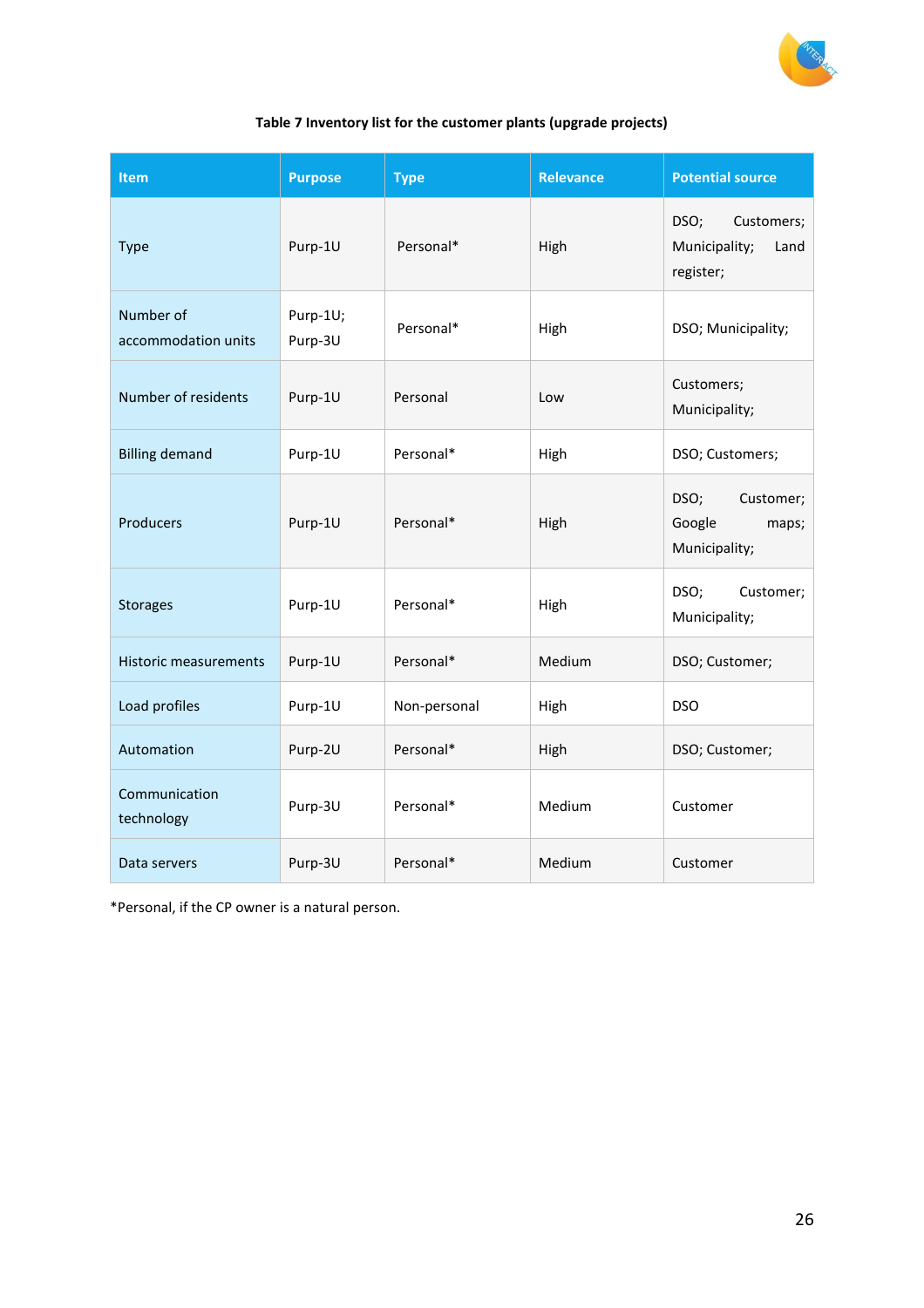

#### **Table 8 Inventory list for the photovoltaic systems (upgrade projects)**

| <b>Item</b>                | <b>Purpose</b>       | <b>Type</b> | <b>Relevance</b> | <b>Potential source</b>                                                     |
|----------------------------|----------------------|-------------|------------------|-----------------------------------------------------------------------------|
| Static data                | Purp-1U              | Personal*   | High             | Registers and maps;<br>customers; producer<br>operators;<br>municipalities; |
| Controls                   | Purp-1U; Purp-<br>2U | Personal*   | High             | DSO;                                                                        |
| Communication<br>interface | Purp-3U              | Personal*   | High             | Manufacturer                                                                |
| <b>Sensors</b>             | Purp-3U              | Personal*   | High             | Manufacturer                                                                |
| Historic measurements      | Purp-1U              | Personal*   | High             | DSO;<br>Customers;<br>producer operators                                    |
| <b>Additional data</b>     | All                  | Personal*   | n/a              | All                                                                         |

\*Personal, if the producer operator is a natural person.

#### <span id="page-26-0"></span>**Table 9 Inventory list for the chargers of electric vehicle and stationary batteries (upgrade projects)**

| Item                       | <b>Purpose</b>      | <b>Type</b> | <b>Relevance</b> | <b>Potential source</b>                                                       |
|----------------------------|---------------------|-------------|------------------|-------------------------------------------------------------------------------|
| Static data                | Purp-1U             | Personal*   | High             | Registers and maps;<br>customers;<br>storage<br>operators;<br>municipalities; |
| Controls                   | Purp-1U;<br>Purp-2U | Personal*   | High             | DSO;                                                                          |
| Communication<br>interface | Purp-3U             | Personal*   | High             | Manufacturer                                                                  |
| Sensors                    | Purp-3U             | Personal*   | High             | Manufacturer                                                                  |
| Historic measurements      | Purp-1U             | Personal*   | High             | DSO;<br>Customers;<br>storage operators                                       |
| <b>Additional data</b>     | All                 | Personal*   | n/a              | All                                                                           |

\*Personal, if the storage operator is a natural person.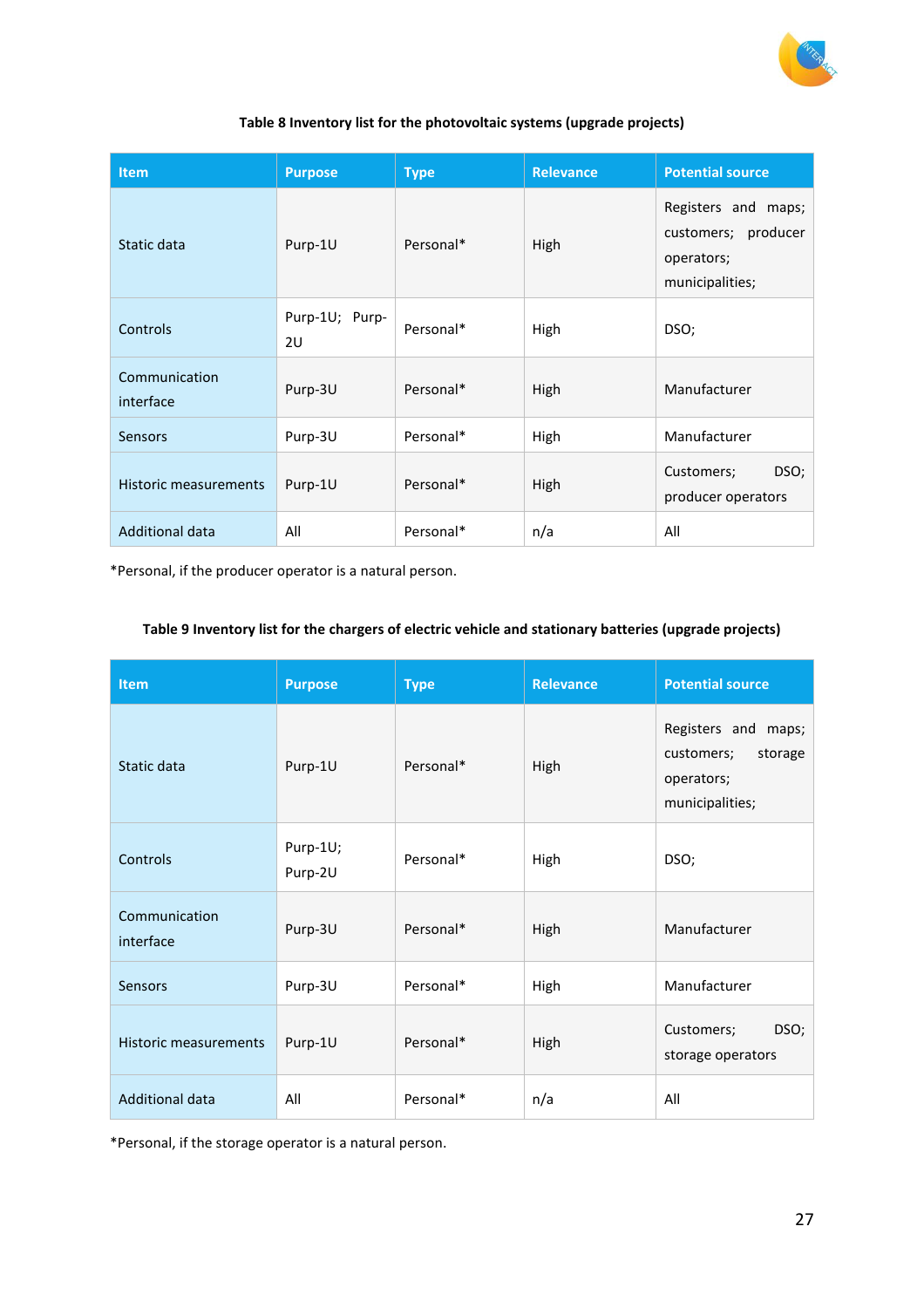

# <span id="page-27-0"></span>9 Inventory workflow

The inventory workflow focuses on the collection of the technical data. It differs for greenfield and upgrade projects. Therefore, they are described separately below.

### <span id="page-27-1"></span>9.1 Greenfield projects

Figure 1 shows the data collection workflow for greenfield projects.

The first step is to ask the DSO whether the BaU plans for the electricity grid in the focus region already exit. Their availability is the prerequisite for designing the *LINK*-based REC (planning the distribution grid is not considered as a part of the REC design process). If the plan is available, the details on the static grid topology and parameters, controls, load profiles, producers, storages, etc. are procured from the DSO. The contractors responsible for planning the ICT, metering devices are automation schemes are identified and asked whether the corresponding BaU plans already exist. If yes, the details are procured from the relevant contractors. Otherwise, wait until they have created the plans.

### <span id="page-27-2"></span>9.2 Upgrade project

Figure 2 shows the data collection process for upgrade projects.

First, key data concerning the static grid topology (position of DTRs and the area supplied by each DTR) are procured from the municipality. Afterwards, registers and maps are used to collect additional data concerning the static grid topology (course of cables and overhead lines), the CPs (CP type and rooftop PV systems), the PV systems directly connected to the LV grid and the public electric vehicle chargers. The data contained in maps and registers is often incomplete and uncertain. Therefore, the missing data is identified, and the DSO is asked to provide detailed information on the electrical appliances, measurements and load profiles, metering devices, automation schemes and ICT systems. The DSO may not provide all the requested data for any reason. Therefore, the missing data is identified again, and the municipality is consulted to provide the still missing data, such as information on the static grid topology, CP type, number of accommodation units per building and residents per accommodation unit, producers and storages. The municipality may not provide all of the requested data for any reason. Therefore, several iterations involving the DSO and the municipality may be helpful to collect as much and detailed data as possible. Now, some data might still be missing. The missing data is identified and the customers, producer- and storageoperators are asked for the relevant data. The data still missing after this procedure has to be collected from manufacturers, the literature and generic data sets.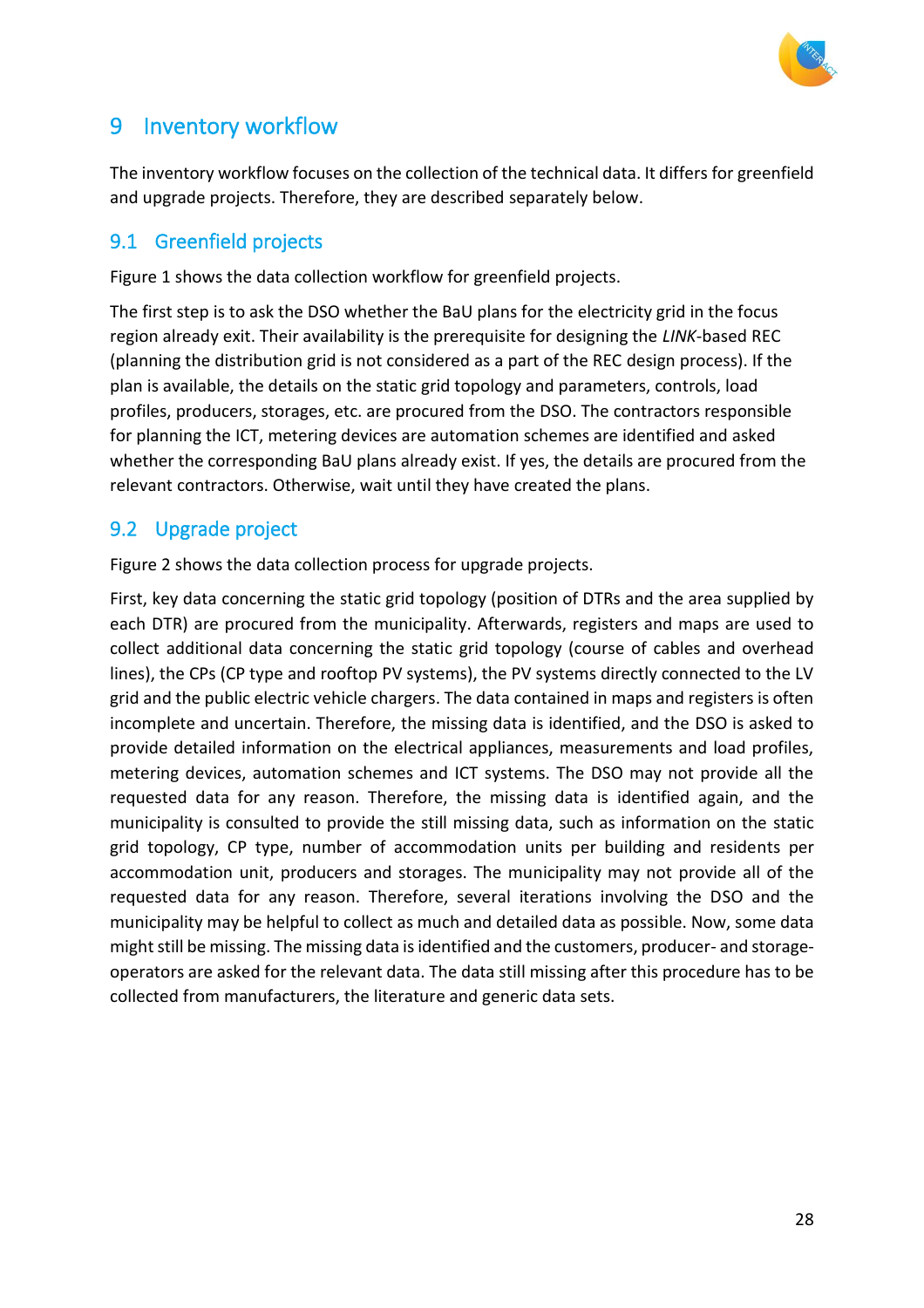



**Figure 1: Data collection process for greenfield projects**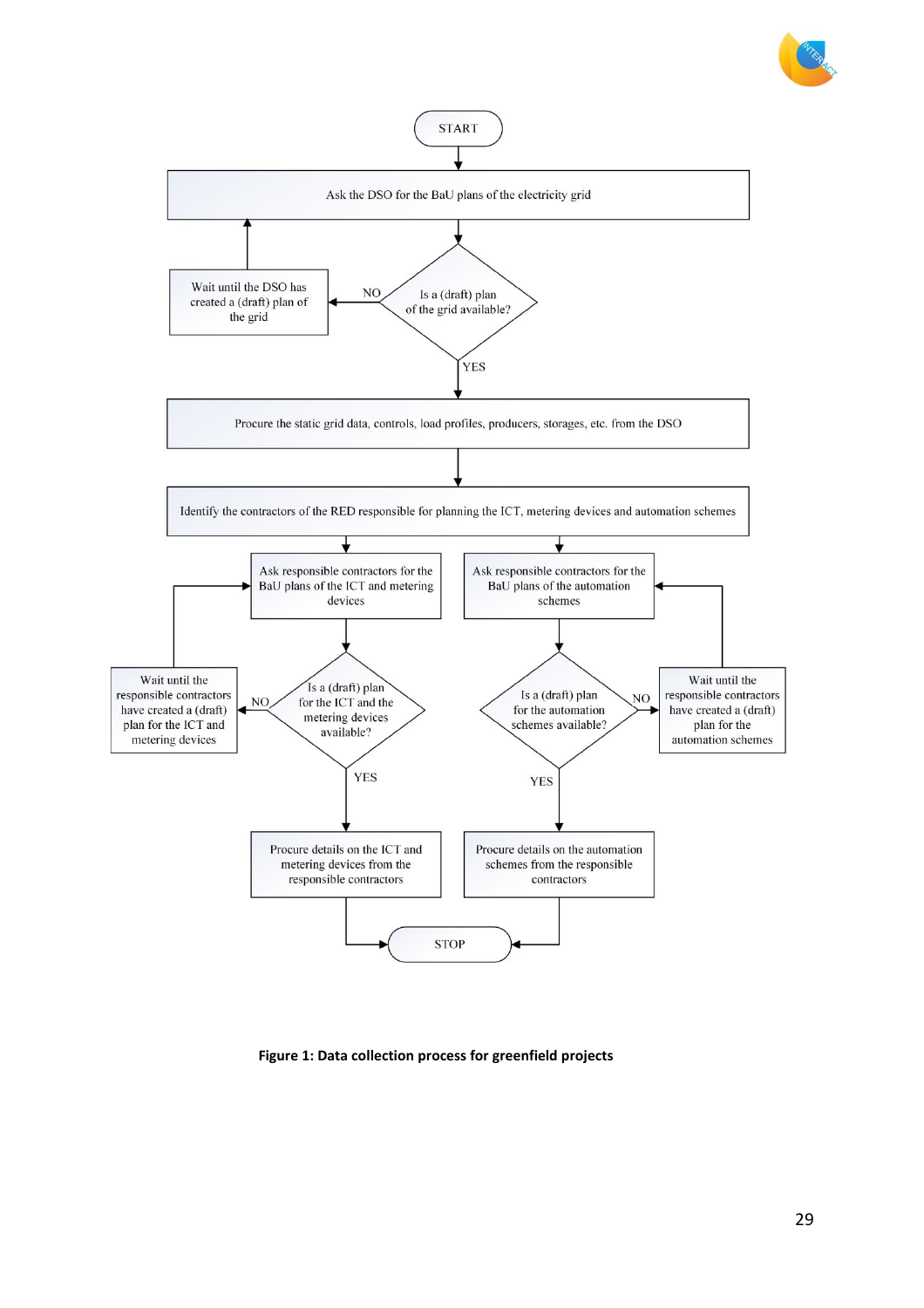



**Figure 2: Data collection process in upgrade projects**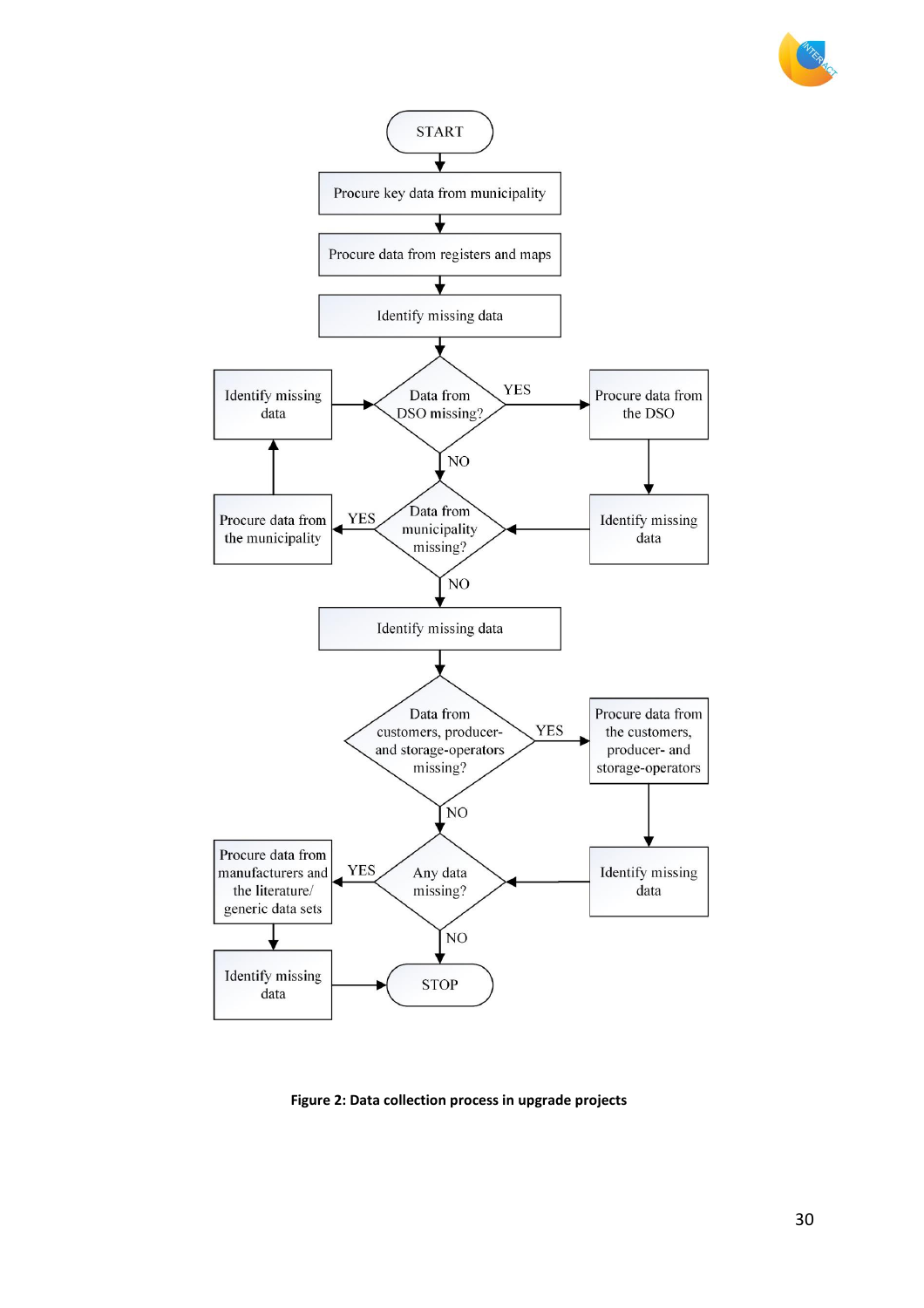

# <span id="page-30-0"></span>10 List of references

- [1] Directive (EU) 2018/2001 of the European Parliament and of the Council of 11 December 2018 on the promotion of the use of energy from renewable sources (Text with EEA relevance.)
- [2] Regulation (EU) 2016/679 of the European Parliament and of the Council of 27 April 2016 on the protection of natural persons with regard to the processing of personal data and on the free movement of such data, and repealing Directive 95/46/EC (General Data Protection Regulation) (Text with EEA relevance)
- [3] NÖ Atlas Land Niederösterreich. Available online: [https://atlas.noe.gv.at/webgisatlas/\(S\(op0lej3wukqjpc3rzzbw01ad\)\)/init.aspx?karte=](https://atlas.noe.gv.at/webgisatlas/(S(op0lej3wukqjpc3rzzbw01ad))/init.aspx?karte=atlas_gst) atlas gst (Accessed on 25 06 2021)
- [4] Stromnetzkarte auf Basis von OSM-Daten. Available online: <https://www.flosm.de/html/Stromnetz.html> (Accessed on 25 06 2021)
- [5] <https://de.chargemap.com/> (Accessed on 30 06 2021)
- [6] Interact data management plan v.1 2021-05-10